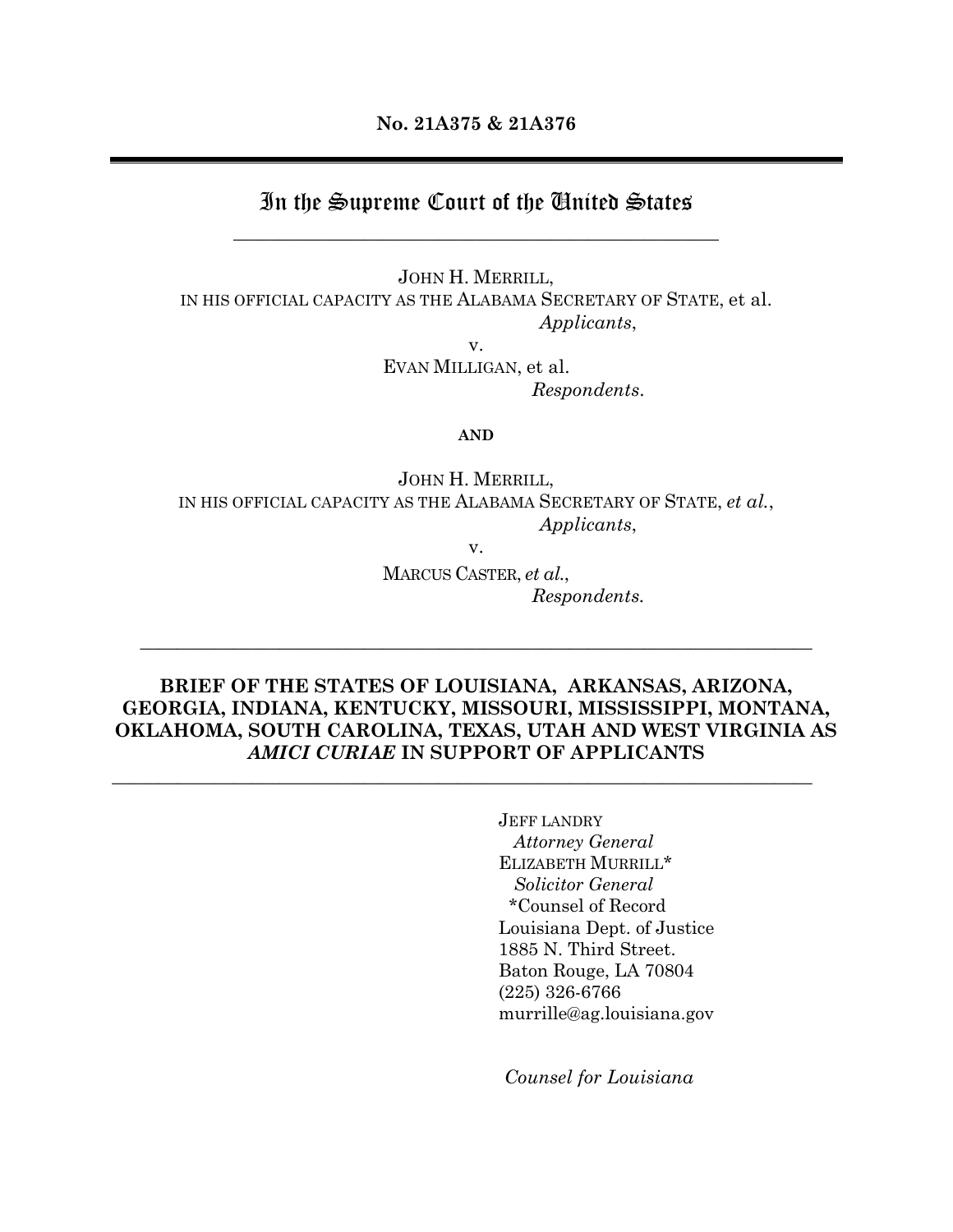## **TABLE OF CONTENTS**

| ORDERING STATES TO REDRAW ELECTORAL MAPS AT THIS LATE DATE VIOLATES<br>$\mathbf{L}$                                                               |    |
|---------------------------------------------------------------------------------------------------------------------------------------------------|----|
| II. BECAUSE OF THE SPECIAL CIRCUMSTANCES SURROUNDING THE 2020 CENSUS<br>DELAYS, FEDERAL COURTS SHOULD BE ESPECIALLY CAUTIOUS IN ISSUING           |    |
| III. GINGLES FACTORS MUST BE GIVEN MEANING AND CLARIFICATION  13                                                                                  |    |
| The Court Should Clarify that <i>Gingles</i> Factors Cannot be Satisfied<br>А.<br>Without also Complying with Traditional Districting Criteria 14 |    |
| B. Plaintiffs' Proposed Districts in Alabama Do Not Satisfy Traditional                                                                           | 20 |
|                                                                                                                                                   |    |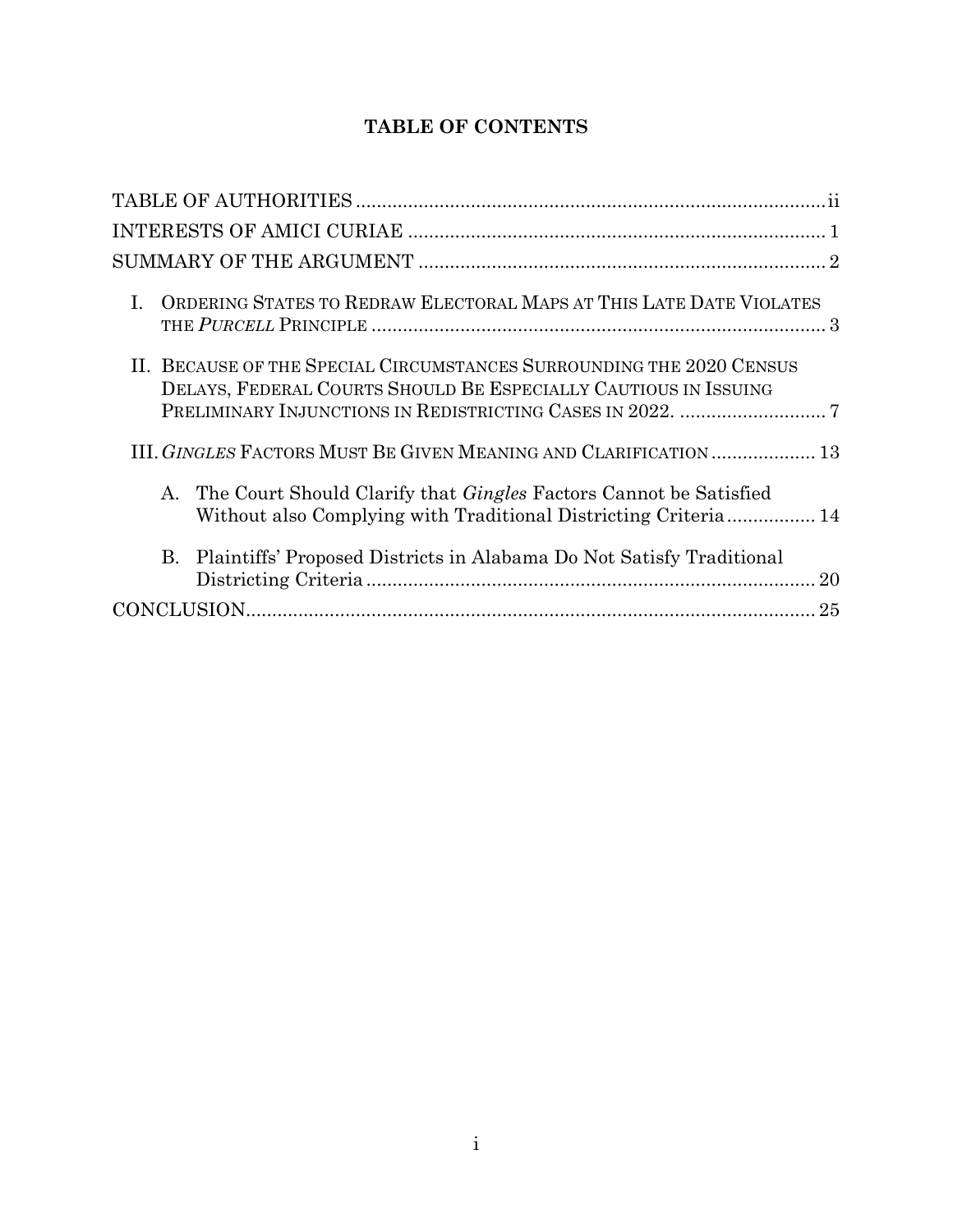## **TABLE OF AUTHORITIES**

<span id="page-2-0"></span>

| ase<br>. . |
|------------|
|------------|

| Alabama Legislative Black Caucus v. Alabama,       |  |
|----------------------------------------------------|--|
| Alabama Legislative Black Caucus v. Alabama,       |  |
| Alabama v. U.S. Dep't of Com.,                     |  |
| Andino v. Middleton,                               |  |
| Bethune-Hill v. Va. State Bd. of Elections,        |  |
| Bethune-Hill v. Virginia State Bd. of Elections,   |  |
| Bethune-Hill v. Virginia State Board of Elections, |  |
| Caster v. Merrill,                                 |  |
| Cooper v. Harris,                                  |  |
| Democratic Nat'l Comm. v. Wis. State Legislature,  |  |
| Easley v. Cromartie,                               |  |
| Hunt v. Cromartie,                                 |  |
| LULAC v. Perry,                                    |  |
| Milligan v. Merrill,                               |  |
| Nat'l Urban League v. Ross,                        |  |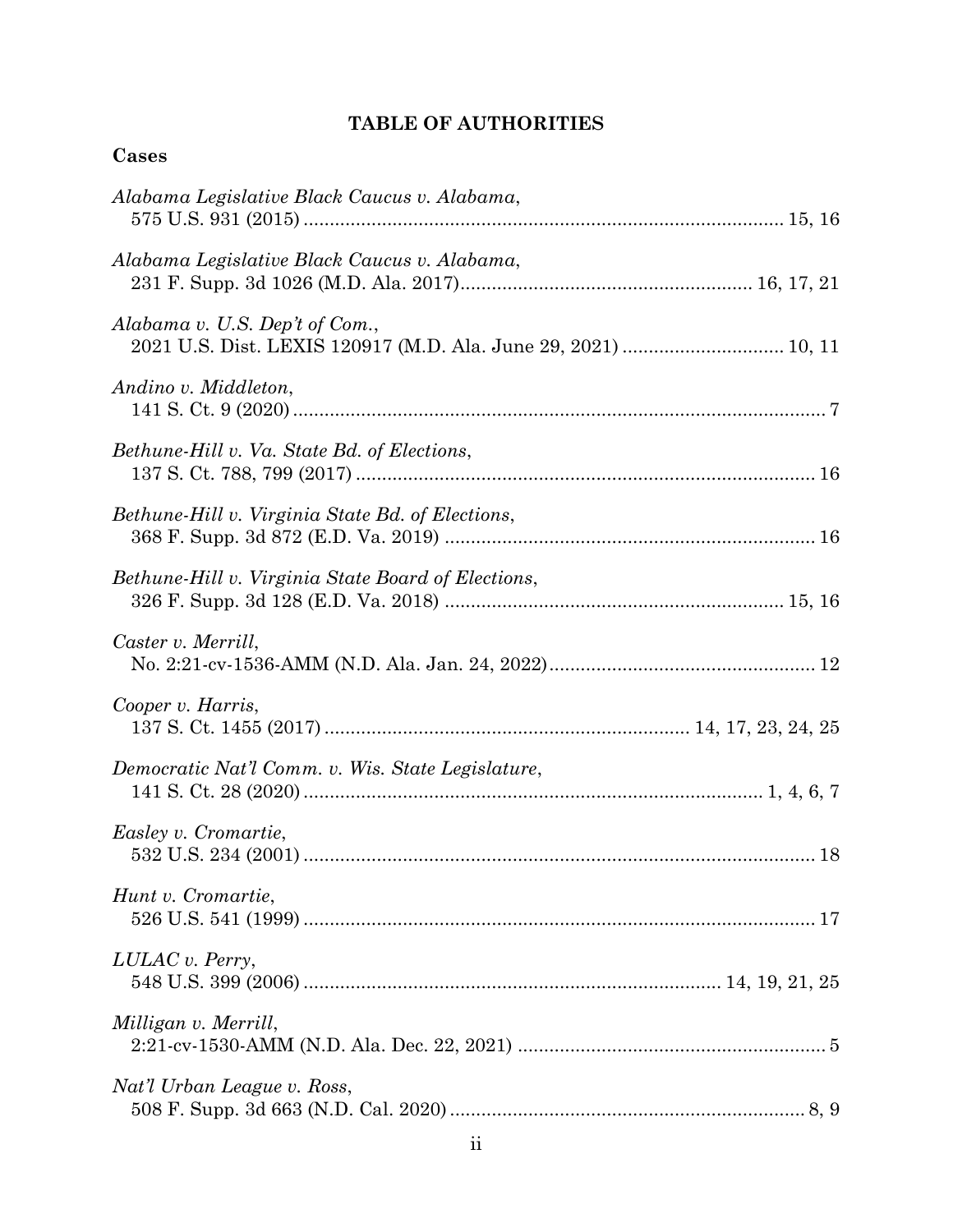| Ohio v. Raimondo,                                                                                                                                                                                                                      |
|----------------------------------------------------------------------------------------------------------------------------------------------------------------------------------------------------------------------------------------|
| Page v. Virginia State Board of Elections,                                                                                                                                                                                             |
| Purcell v. Gonzalez,                                                                                                                                                                                                                   |
| Republican Nat'l Comm. v. Democratic Nat'l Comm.,                                                                                                                                                                                      |
| Ross v. Nat'l Urban League,                                                                                                                                                                                                            |
| Rucho v. Common Cause,                                                                                                                                                                                                                 |
| Va. House of Delegates v. Bethune-Hill,                                                                                                                                                                                                |
| Veasey v. Perry,                                                                                                                                                                                                                       |
| Wittman v. Personhuballah,                                                                                                                                                                                                             |
| <b>Statutes</b>                                                                                                                                                                                                                        |
|                                                                                                                                                                                                                                        |
|                                                                                                                                                                                                                                        |
| <b>Other Authorities</b>                                                                                                                                                                                                               |
|                                                                                                                                                                                                                                        |
|                                                                                                                                                                                                                                        |
| Nat'l Conf. of State Legislatures, Table 7: When States Mail Out Absentee/Mail<br><i>Ballots</i> (Dec. 28, 2021), https://www.ncsl.org/research/elections-and-<br>campaigns/vopp-table-7-when-states-mail-out-absentee-ballots.aspx 13 |
| U.S. Census Bureau, Census Bureau Sets Key Parameters to Protect Privacy in 2020<br>Census Results, (June 9, 2021), https://www.census.gov/newsroom/press-                                                                             |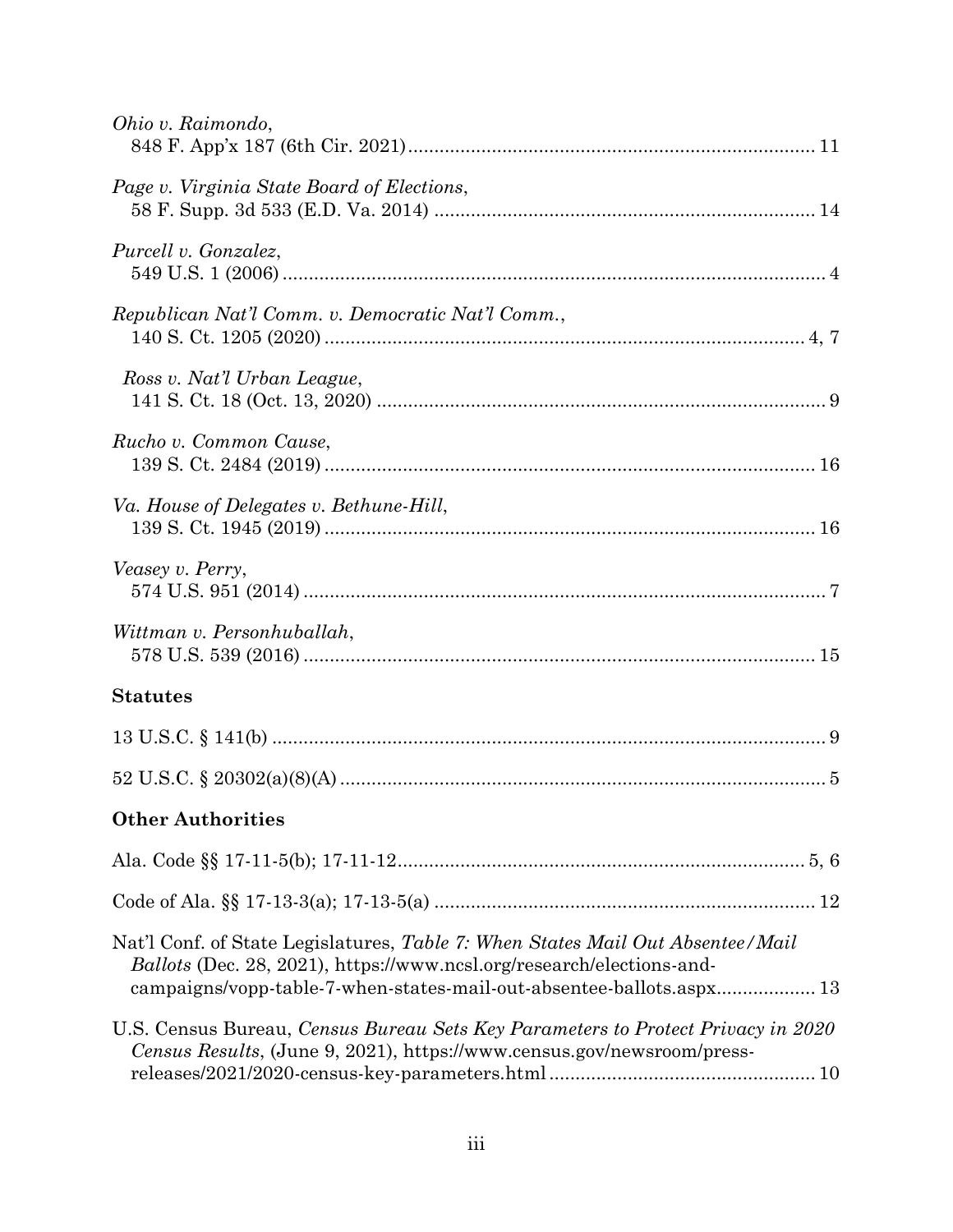#### **INTERESTS OF AMICI CURIAE**

<span id="page-4-0"></span>States have deep and long-standing interests in redistricting.<sup>1</sup> When courts issue injunctions that bar States from implementing maps that result from the legislative process, citizen involvement is stymied, confusion and chaos are injected into elections, and ultimately trust in the entire process erodes. "[R]unning a statewide election is a complicated endeavor" that requires "thousands of state and local officials and volunteers [to] participate in a massive coordinated effort" to implement the requirements of state election law. *Democratic Nat'l Comm. v. Wis. State Legislature*, 141 S. Ct. 28, 31 (2020) (Kavanaugh, J., concurring). Moreover, when the rules that apply to redistricting change after the legislative process has concluded, it further erodes confidence by rendering the completed political process contemplated by Congress and the Constitution irrelevant.

In this case, States have an additional interest related to the federal government's delay in producing Census data. This delay resulted in every state having to compress its redistricting process, even though several amici states litigated cases with the federal government to avoid this very result – litigation ensuing after the maps were drawn, injunctions being issued delaying qualifying or otherwise causing downstream difficulties in carrying out their elections.

<sup>&</sup>lt;sup>1</sup> Amici provided notice to the parties who consented to the filing of this amicus brief.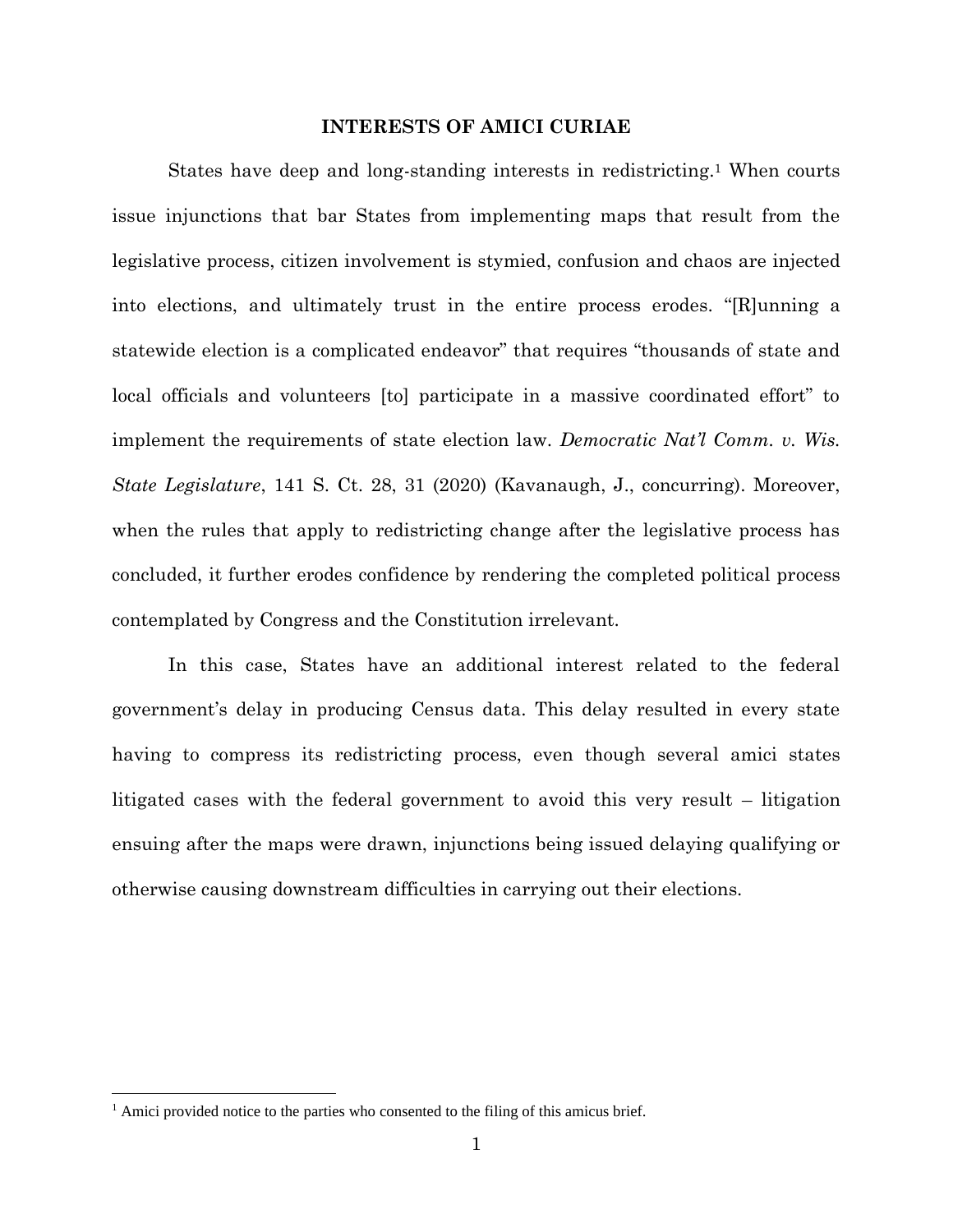#### **SUMMARY OF THE ARGUMENT**

<span id="page-5-0"></span>In a 234-page decision, just *four days* before Alabama's candidate-filing deadline and mere months before absentee ballots will be sent to voters, a federal district court has enjoined Alabama from using its newly drawn congressional districts—districts Alabama created on a remarkably truncated schedule, through no fault of its own. In doing so, the district court injected confusion in the election cycle, penalized Alabama for diligently drawing new congressional districts on a tight timeline, and improperly held Alabama violated § 2 of the Voting Rights Act by not using race as a predominate feature of its maps. This Court should grant the stay and end this Court-created injury.

*First*, the district court has violated the *Purcell* principle. This Court has cautioned lower courts from altering election laws before elections. Doing so creates confusion for elections officials, candidates, and voters. Here, the district court has left Alabama wondering how they will administer the upcoming primary election without finalized congressional districts, left Alabama candidates wondering who their constituents will be and where they will run, and left Alabama voters wondering what congressional districts they will end up in. To create certainty once again and prevent this confusion from continuing, the *Purcell* principle militates in favor of granting the stay.

*Second*, the U.S. Census Bureau harmed Alabama; then the district court made it worse. The Bureau flouted federal law when it delayed the release of the 2020 census data—a situation not seen since 1840. Alabama challenged the Bureau's delay in federal court but was denied relief. Despite diligently drawing and enacting new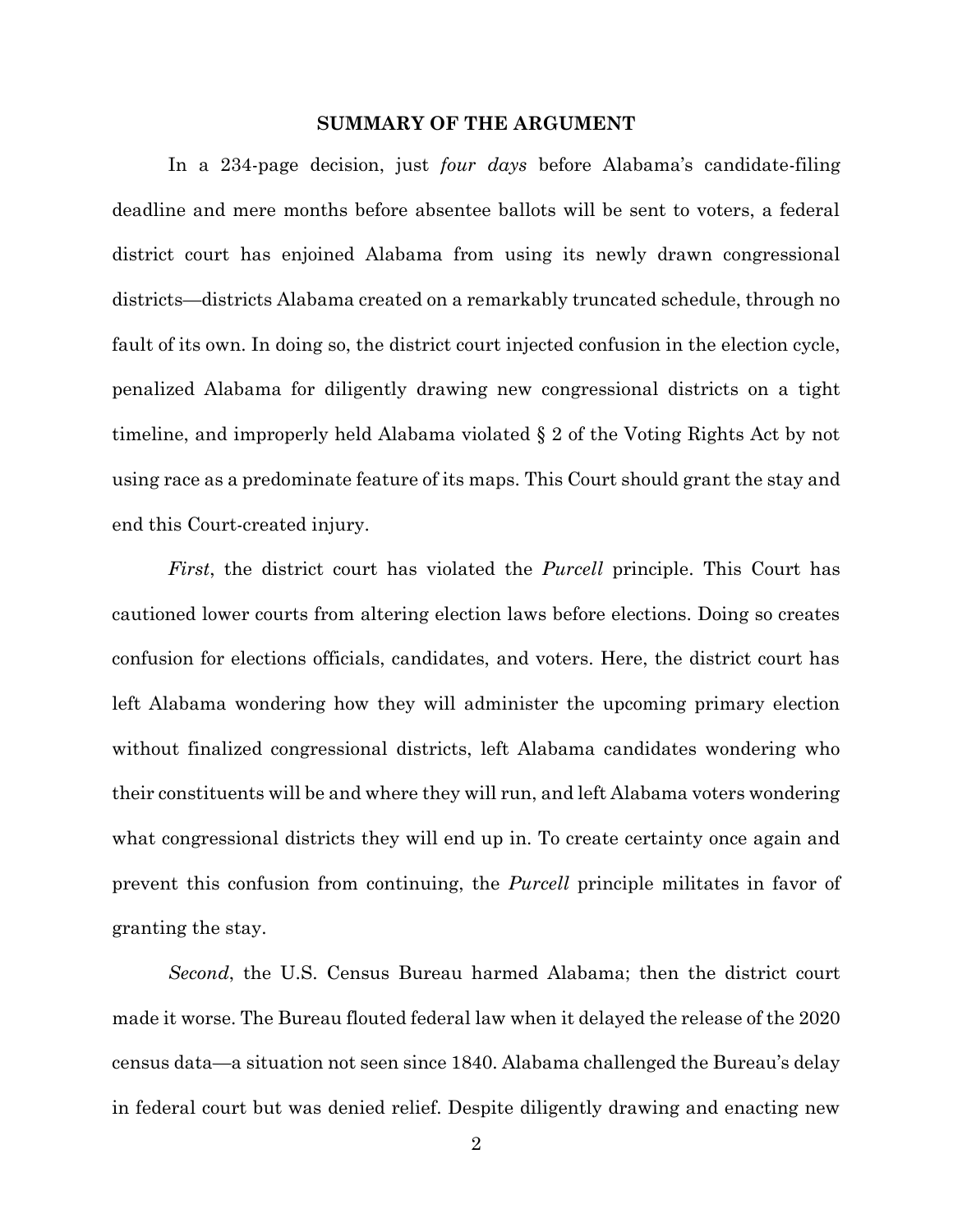congressional districts in a truncated timeline, the district court has now forced Alabama to draw new maps on an even shorter schedule. The condensed schedule with which Alabama must comply—through no fault of its own—further militates in favor of granting the stay.

*Third*, the district court faulted Alabama for not letting race predominate when it redrew its districts. Yet this Court and other federal courts have consistently *required* States not to let race predominate when drawing legislative districts. Nevertheless, the district court held Alabama violated § 2 of the Voting Rights Act because it did not use race as a predominant feature of its districts.

Federal courts have been less than clear when providing States with an evidentiary standard to satisfy § 2 of the Voting Rights Act and the Equal Protection Clause. This Court now has the opportunity to clarify this standard. Specifically, this Court should clarify that *Gingles* factors cannot be satisfied without also complying with traditional districting criteria. The absence of clarity no doubt means litigation will ensue across the country over new maps and further militates in favor of granting the stay

For these reasons, this Court should grant the stay.

### <span id="page-6-0"></span>**I. ORDERING STATES TO REDRAW ELECTORAL MAPS AT THIS LATE DATE VIOLATES THE** *PURCELL* **PRINCIPLE**

By enjoining Alabama's congressional map only four days before its candidate filing deadline, the district court injected confusion into Alabama's 2022 election process and thus created a *Purcell* problem. The *Purcell* principle emphasizes that lower courts should avoid altering election rules before an election. *See Purcell v.* 

3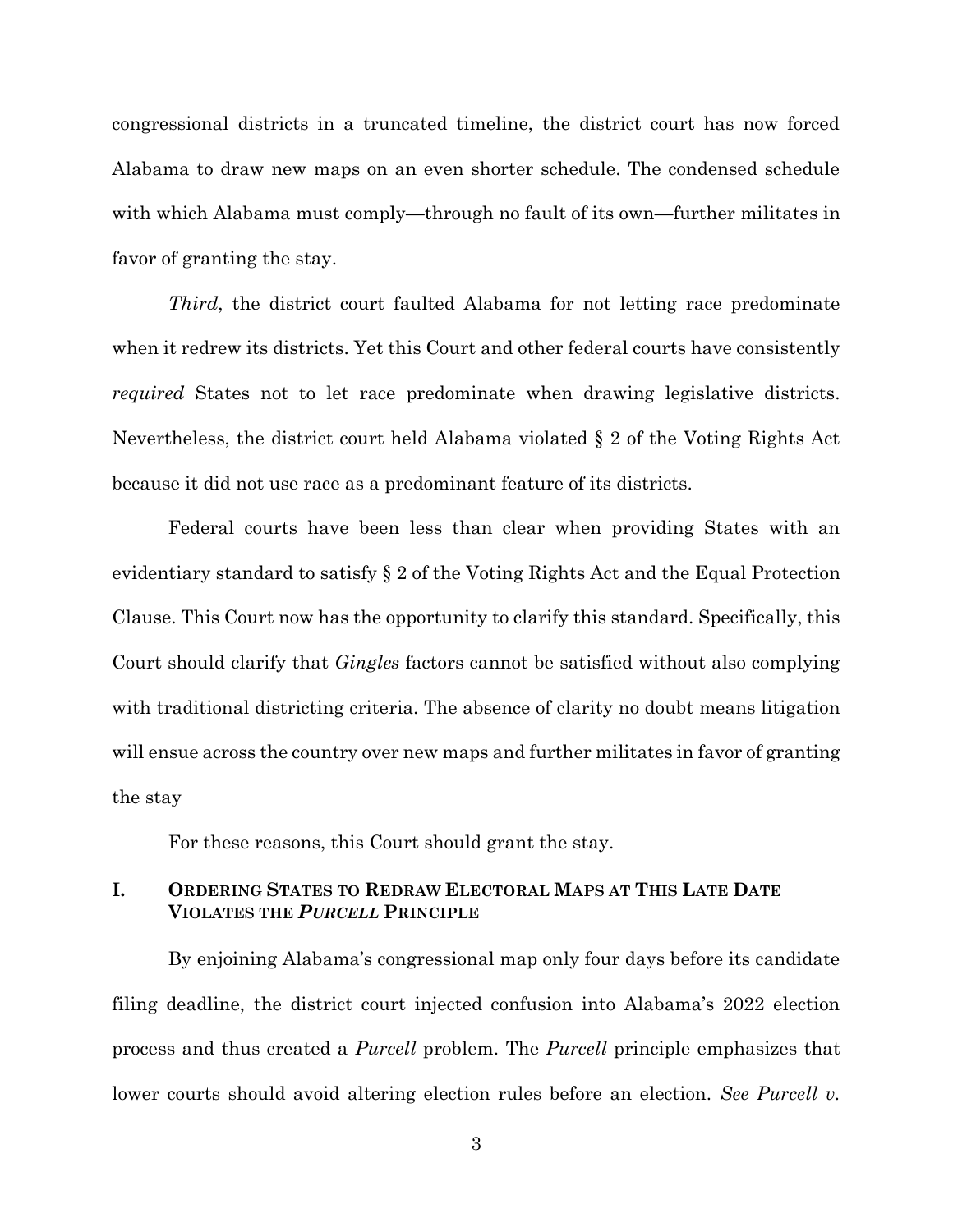*Gonzalez*, 549 U.S. 1, 4–5 (2006) (per curiam). When lower courts change "the rules of the road" before elections—at a time when such rules should be "clear and settled"—they inject confusion into the election cycle and create a cascade of problems for election administrators, candidates, and voters. *Democratic Nat'l Comm.*, 141 S. Ct. at 31. (Kavanaugh, J., concurring in denial of application to vacate stay).

If the *Purcell* principle serves one end, it exists to prevent "judicially created confusion" in the elections cycle. *Republican Nat'l Comm. v. Democratic Nat'l Comm.*, 140 S. Ct. 1205, 1207 (2020) (per curiam). "[R]unning a statewide election is a complicated endeavor" that requires "thousands of state and local officials and volunteers [to] participate in a massive coordinated effort" to implement the requirements of state election law. *Democratic Nat'l Comm.*, 141 S. Ct. at 31 (Kavanaugh, J., concurring). Deadlines for candidate filing and absentee ballot applications might seem arbitrary to a reviewing federal judge, but they are the result of carefully reasoned policy choices by state officials that should only be enjoined in cases featuring the most egregious constitutional violations.

Here, by enjoining Alabama's newly drawn congressional districts and extending the candidate filing deadline by fourteen days, the district court has left Alabama elections officials wondering how they will administer the upcoming primary election without a finalized district map, left Alabama candidates wondering who their constituents will be, and left Alabama voters wondering which district they will end up in. In short, the district court has fostered enormous confusion where there was certainty, and done so only days before qualifying.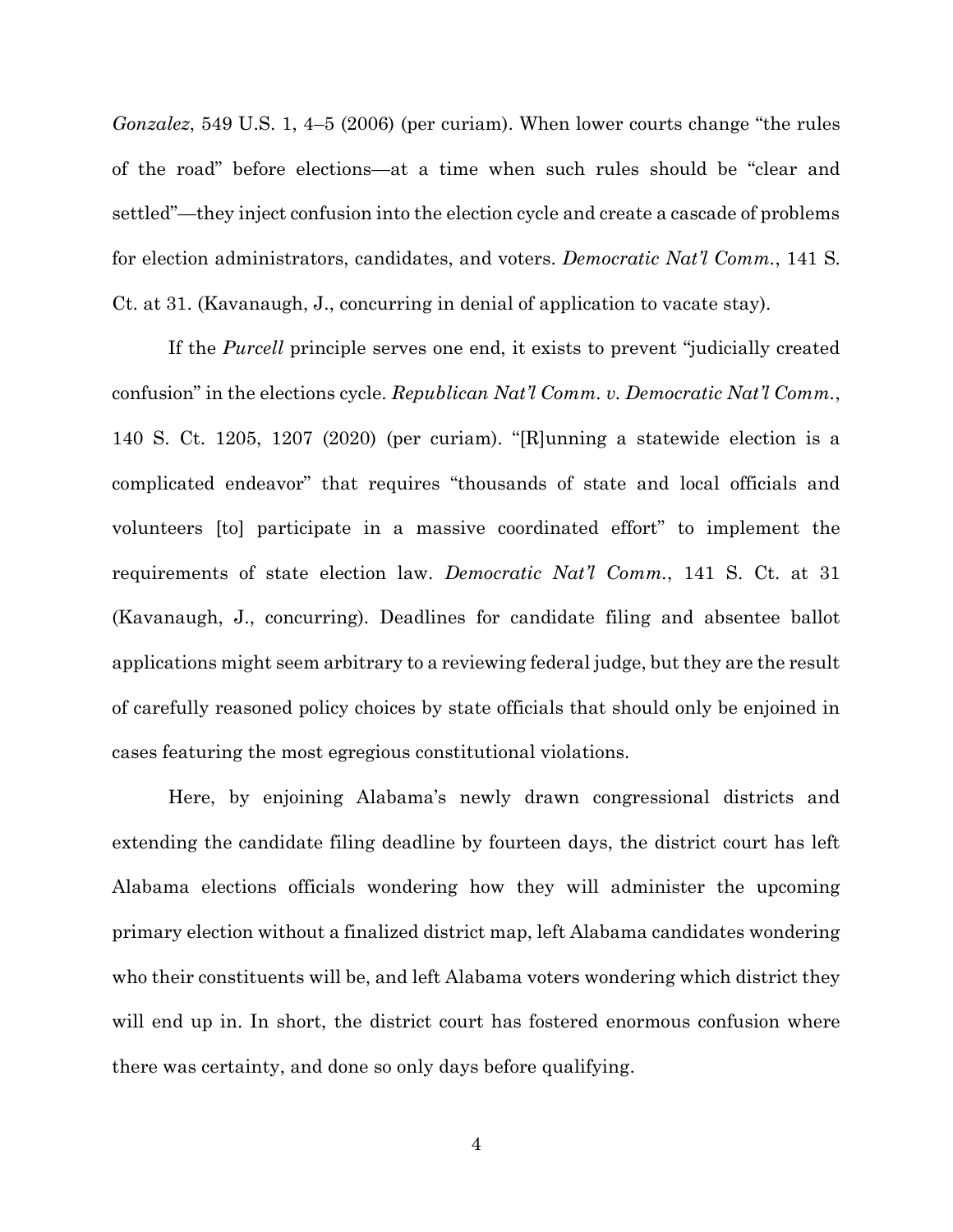Local elections officials now have a much more difficult job ahead thanks to the district court. As Alabama Director of Elections Clay Helms attested below, local officials are already racing against the clock. *See Milligan v. Merrill*, 2:21-cv-1530- AMM, ECF No. 79-7 ¶ 2 (N.D. Ala. Dec. 22, 2021) ("Helms Decl."). Due to the U.S. Census Bureau's delayed release of 2020 census data, addressed further in Section II *infra*, Alabama's new congressional districts were drawn and approved much later than is typical. *Id.* ¶ 15. After the new districts were in place, county boards of registrar began reassigning 3.6 million Alabama voters to the new districts. *Id.* ¶ 6. Forty-five out of sixty-seven counties reassign voters "manually," a "laborious" process that requires "officials to pore over maps and lengthy lists of voters to ensure that each voter is correctly assigned to his or her precinct"—a process that usually takes three to four months to complete. *Id.* ¶ 9. The deadline to reassign voters is March 30, 2022, the date when absentee voting begins for the May 24, 2022 primary election.<sup>2</sup> Ala. Code §§ 17-11-5(b); 17-11-12.

Thanks to the district court, this timeline is now much tighter—instead of five months to properly reassign all of Alabama's voters to their new districts, registrars will now have only *two*. As Director Helms warned, this "rushed" process has the potential of "increasing the likelihood of mistaken reassignments" and affords "less time to notify voters about changes"—thus "increasing the likelihood of voter, political party, and candidate confusion." Helms Decl. ¶ 18. *See Democratic Nat'l* 

<sup>2</sup> Alabama also must send absentee ballots to overseas voters by April 9, 2022. 52 U.S.C. § 20302(a)(8)(A).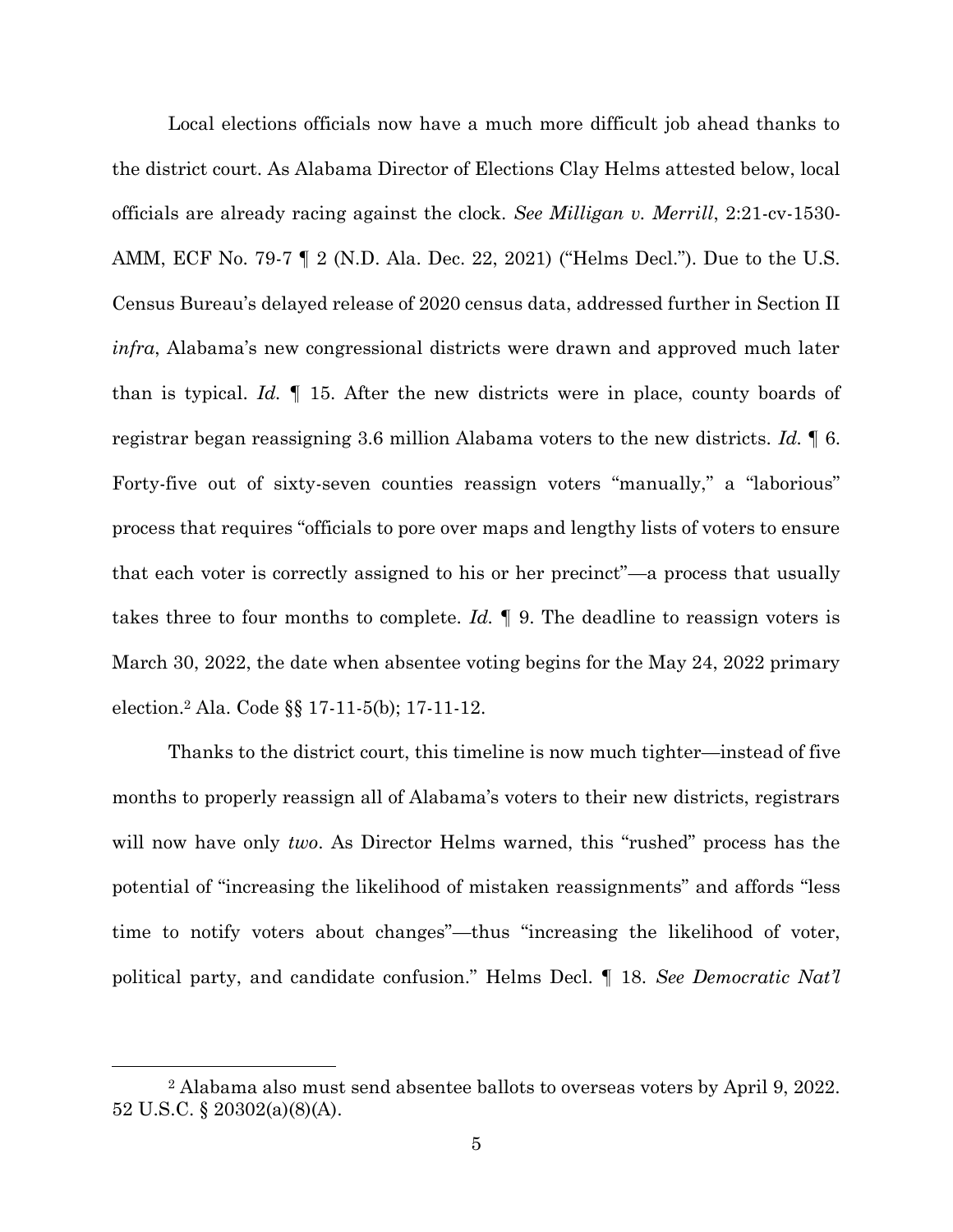*Comm.*, 141 S. Ct. at 31 (Kavanaugh, J., concurring) (emphasizing that "judicial restraint" "prevents election administration confusion—and thereby protects the State's interest in running an orderly, efficient election").

The district court has caused confusion for candidates as well. Before the district court's decision, January 28th was the deadline for candidates to qualify for the primary election. Ala. Code  $\S 17-13-5(a)$ . Candidates had identified the districts in which they intended to run, knew their constituencies, and were familiar with district-specific issues. Now, candidates have no certainty with regard to any of these considerations—many cannot even be sure they live in their sought-after district. As Director Helms pointed out, this "[u]ncertainty about which district a potential candidate resides in and the characteristics of that district could impact fundraising, campaigning, and even the decision whether to run at all." Helms Decl. ¶ 20. This confusion is worse for independent candidates and committees. To achieve ballot access, independent candidates and committees must submit a petition that is signed by registered voters who are eligible to vote in the election at issue. *Id.* ¶ 21. Because of the district court's order, these candidates and committees do not know whether the signatures they have gathered will help them achieve ballot access, or if all of their efforts to date have been useless. *Id.* 

Changes to election laws at the state level will have cascading downstream effects for voters who, through no fault of their own, must figure out how to accommodate their new reality. And the confusion of elections officials and candidates is compounded for Alabama voters. *Id.* ¶¶ 11, 18. Election officials have less time to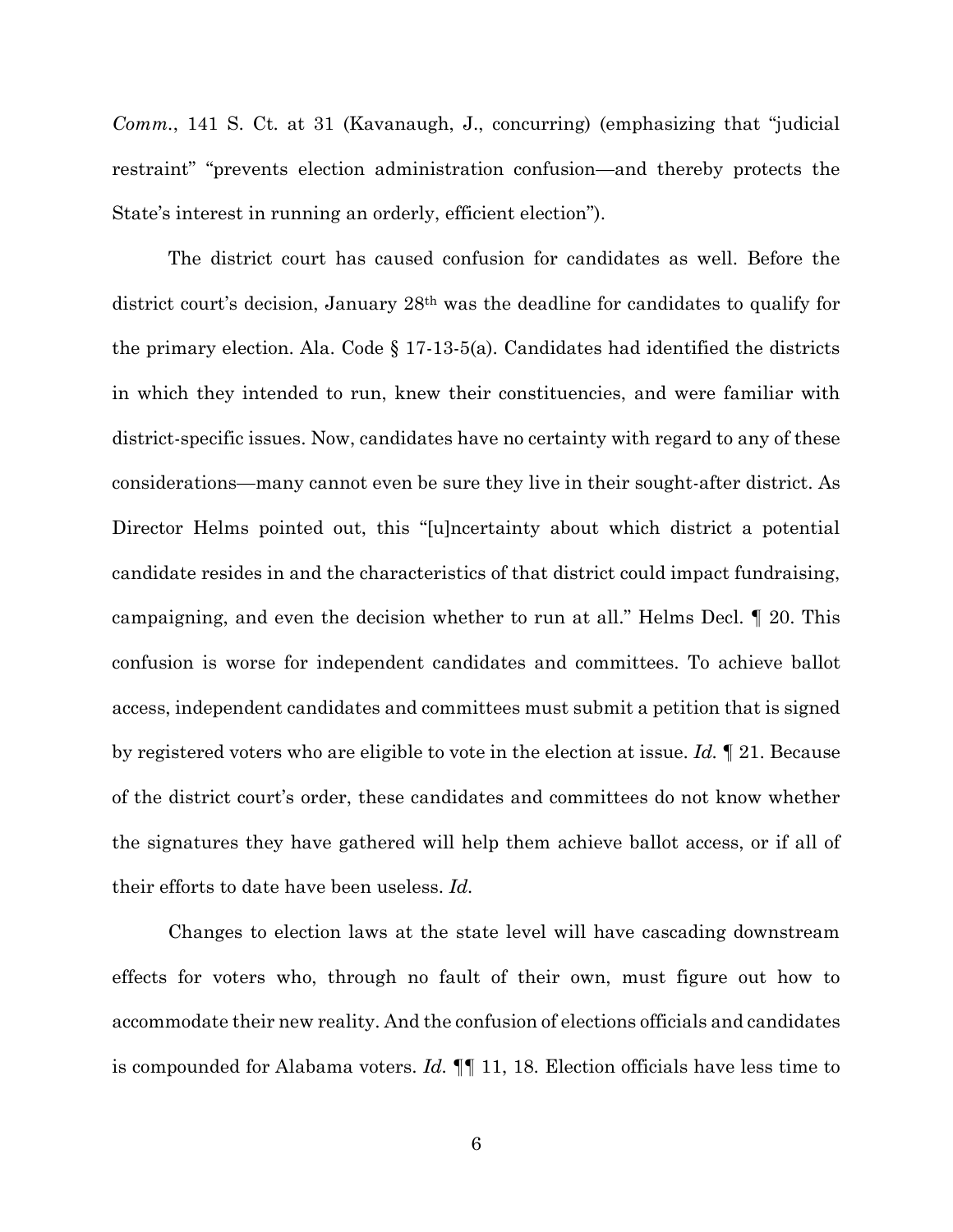notify voters of their district reassignments, which also increases the likelihood of voter confusion and decreased voter turnout. *Id.* Voters cannot even be certain whether they can vote for their incumbent representatives.

There was no uncertainty in this election cycle until the district court created it. This Court has blocked election rule changes close to an election and has recognized that "[e]ven seemingly innocuous late-in-the-day judicial alterations to state election laws can interfere with administration of an election and cause unanticipated consequences." *See Democratic Nat'l Comm.*, 141 S. Ct. at 31 (Kavanaugh, J., concurring); *Merrill v. People First of Ala.*, 141 S. Ct. 25 (2020); *Andino v. Middleton*, 141 S. Ct. 9 (2020); *Veasey v. Perry*, 574 U.S. 951 (2014). For the reasons explained above, the Court should do so here as well. As this Court has stated, "when a lower court intervenes and alters the election rules so close to the election date, our precedents indicate that this Court, as appropriate, should correct that error." *Republican Nat'l Comm.*, 140 S. Ct. at 1207 (2020). Due to the confusion that the district court has created and will continue to create, this Court should stay the district court's decision.

### <span id="page-10-0"></span>**II. BECAUSE OF THE SPECIAL CIRCUMSTANCES SURROUNDING THE 2020 CENSUS DELAYS, FEDERAL COURTS SHOULD BE ESPECIALLY CAUTIOUS IN ISSUING PRELIMINARY INJUNCTIONS IN REDISTRICTING CASES IN 2022.**

In addition to the background *Purcell* principle, there are special concerns that counsel against judicial interference with state election calendars in 2022. Last year, for the first time since 1840, the Census Bureau delayed release of population data from the 2020 census until months into the next calendar year. *Nat'l Urban League*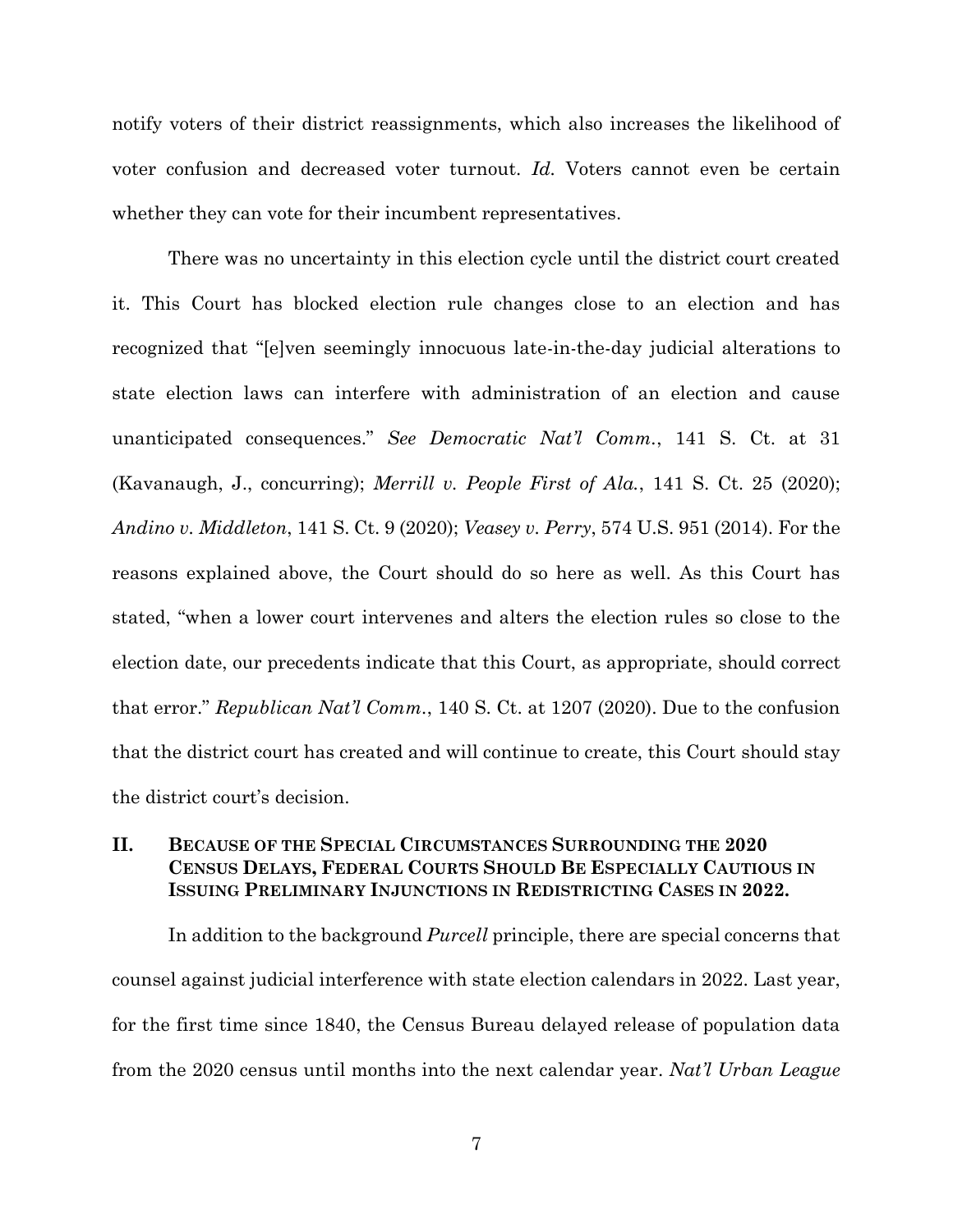*v. Ross*, 508 F. Supp. 3d 663, 674 (N.D. Cal. 2020) (noting that the Bureau last missed its reporting deadline in 1840 and last missed its collection deadline in 1950).

Nearly every State relies on federal census data to make its own redistricting decisions, so the delay prevented States from starting their redistricting processes in earnest until the autumn of 2021. This extensive delay has already made it more difficult for States to hold their spring 2022 primary elections on-time. And any further delay predicated upon the novel Section 2 theory advanced by Respondents would upend the 2022 election calendar nationwide. Countless States would be forced to start from scratch, redrawing their district maps to incorporate the new Supreme Court guidance thereby preventing candidates from filing to run for office and elections from being held on their currently scheduled dates. New rules not only upend congressional elections, but also have downstream effects on other officeholders whose districts are based on congressional districts. And the rules for drawing districts matter no matter what level the office. The potential for creating chaos in federal, state, and local elections is enormous.

The deadline for the release of census data is not subject to reasonable dispute, because it is specifically enshrined in federal law. The tabulation of total population by State (*i.e.*, the top-line population numbers for each State that determine how many seats the State receives in congressional apportionment) must be completed "within 9 months after the census date[,]" meaning they are reported to the President by the Secretary of Commerce no later than December 31st of the census year. 13 U.S.C. § 141(b). The same section also sets a deadline for the delivery of state-specific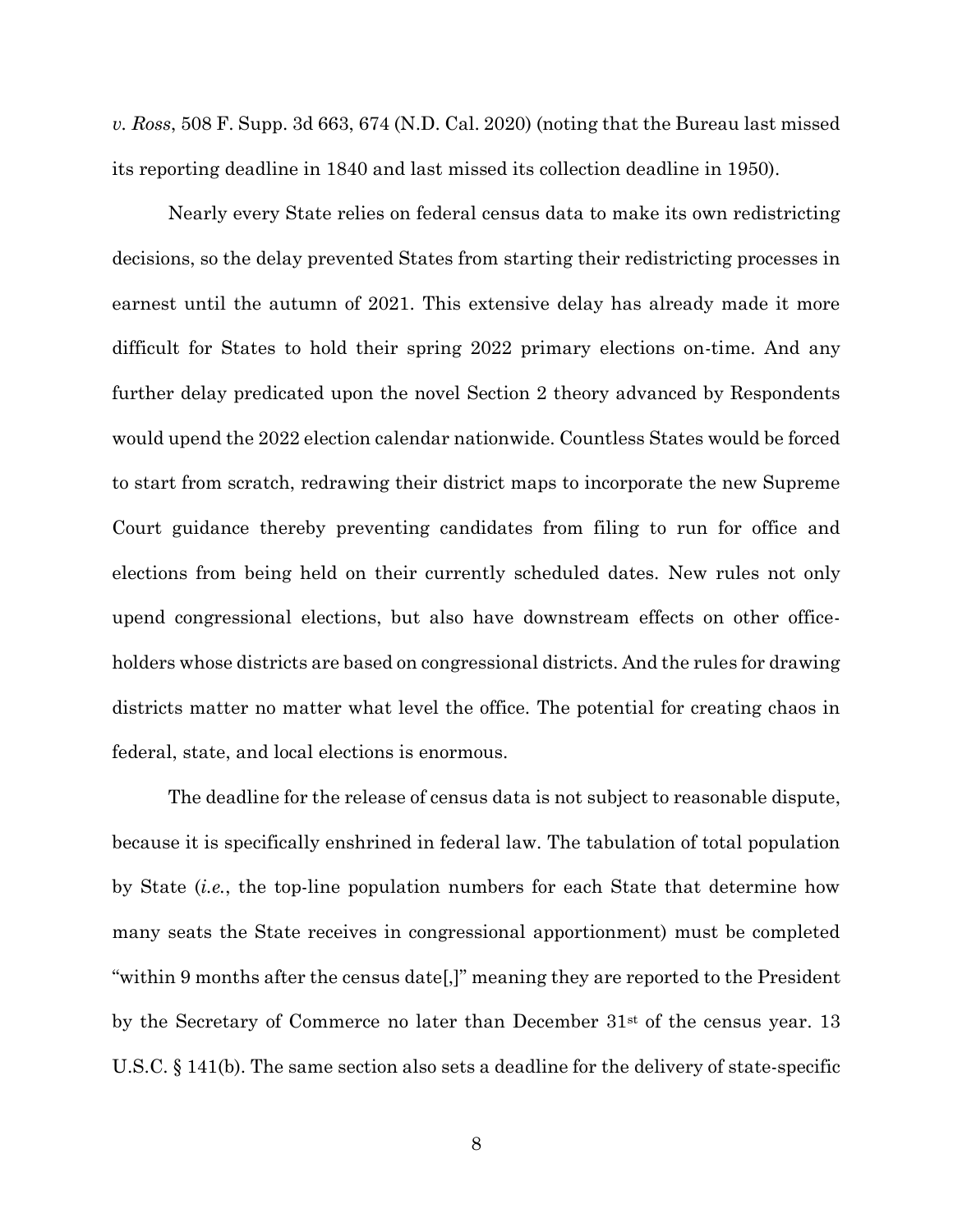population data to the Nation's Governors, which must be "be transmitted to each respective State within one year after the decennial census date[,]" or by March 31st of the calendar year immediately following the census. *Id.* § 141(c). The deadlines were clear, and yet in the most recent census cycle they were ignored for the first time in decades – indeed in over a century.

One might assume that the COVID-19 pandemic was the primary factor affecting the Bureau's extended delay, and it certainly contributed. The Census Bureau has explained in other fora the myriad difficulties of collecting reliable data in the midst of a pandemic, natural disasters, and civil unrest. *See, e.g.*, *Nat'l Urban League*, 508 F. Supp. 3d at 671-75. But the Bureau's data collection operations ceased in mid-October 2020, and yet the release of the final data to the States did not occur until almost a full *year* later. *Ross v. Nat'l Urban League*, 141 S. Ct. 18 (Oct. 13, 2020) (granting stay of district court preliminary injunction and thereby allowing Bureau to conclude field operations).

The pandemic was not, therefore, the *sole* reason for the Bureau's lengthy delay: In 2020, the Bureau was also involved in implementing a new algorithm that was, they assert, designed to protect the privacy of Census respondents. Indeed, the Bureau did not finalize this algorithm until June 2021—more than two months after its statutory deadline for reporting population data to each State.<sup>3</sup> In other words, long after its data collection efforts ended in mid-October 2020 and months after its

<sup>3</sup> U.S. Census Bureau, *Census Bureau Sets Key Parameters to Protect Privacy in 2020 Census Results*, (June 9, 2021), https://www.census.gov/newsroom/press-releases/2021/2020-census-keyparameters.html.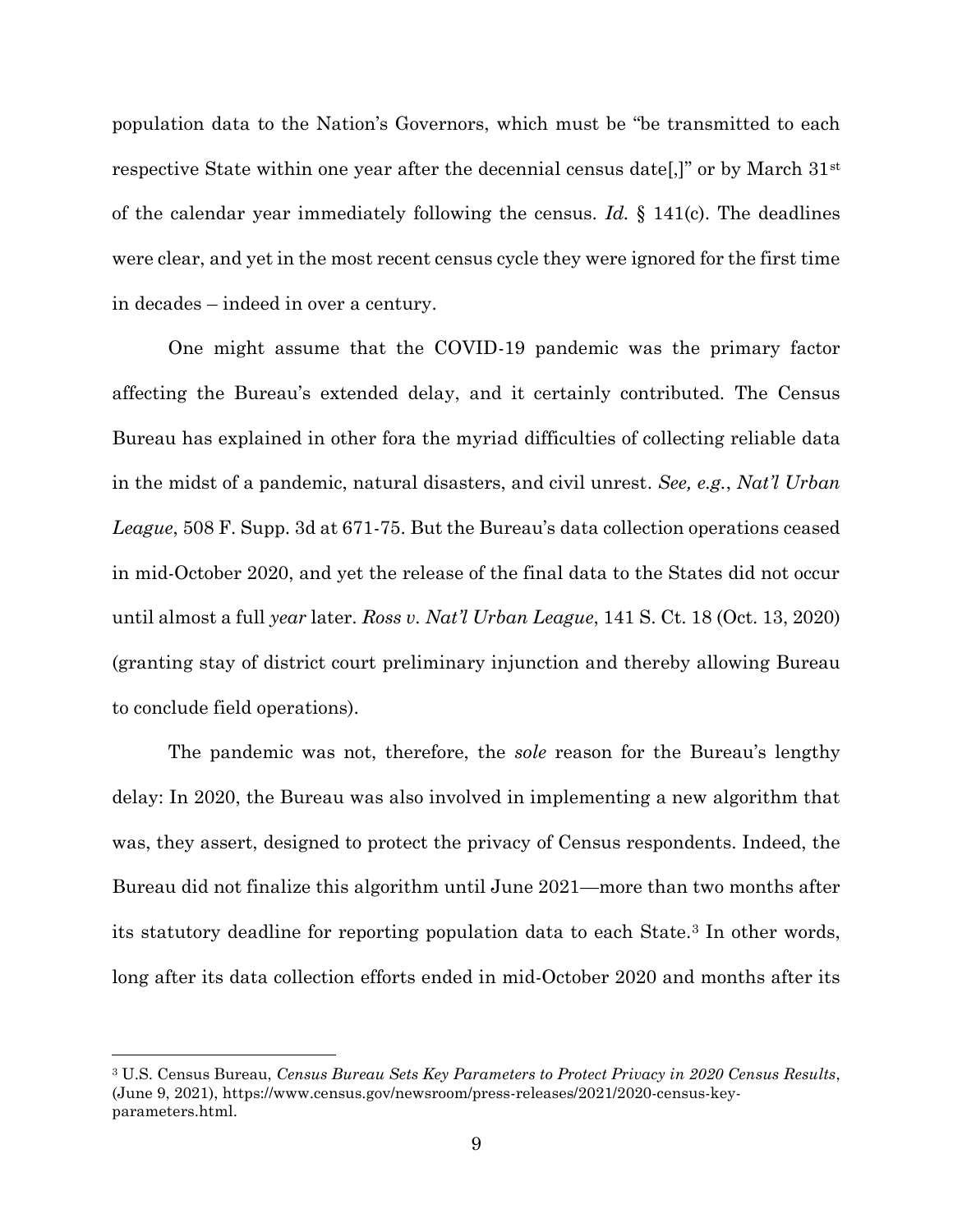statutory deadline, the Bureau was still tinkering with the data rather than releasing it to the States that desperately needed it to initiate their redistricting processes. Even worse, the Bureau persisted in applying its algorithm to the data despite legitimate concerns raised in litigation concerning the effect its new "differential privacy" method would have on the usability of the underlying population data for redistricting purposes. *See, e.g.*, *Alabama v. U.S. Dep't of Com.*, 2021 U.S. Dist. LEXIS 120917 (M.D. Ala. June 29, 2021) (plaintiffs alleging that the application of differential privacy would "generate intentionally skewed and untrustworthy data" that would be insufficient for compliance with the Voting Rights Act, among other uses, but dismissed on standing).

Two States—including Petitioner in the present application for stay—took the initiative last spring to attempt to enforce the Census Bureau's statutory deadlines for the release of state population data. *See generally Alabama*, 2021 U.S. Dist. LEXIS 120917; *Ohio v. Raimondo*, 528 F. Supp. 3d 783 (S.D. Ohio 2021). A threejudge panel in the Middle District of Alabama denied the State's requested injunctive relief after concluding that the Bureau had presented sufficient evidence that it could not meet its deadlines. *Alabama*, 2021 U.S. Dist. LEXIS 120917, at \*37-38. Similarly, although a three-judge panel of the Sixth Circuit concluded that Ohio had been injured by the delay in the release of data, the Bureau was never ordered to comply with a deadline earlier than the one it voluntarily imposed on itself. *Ohio v. Raimondo*, 848 F. App'x 187, 188 (6th Cir. 2021).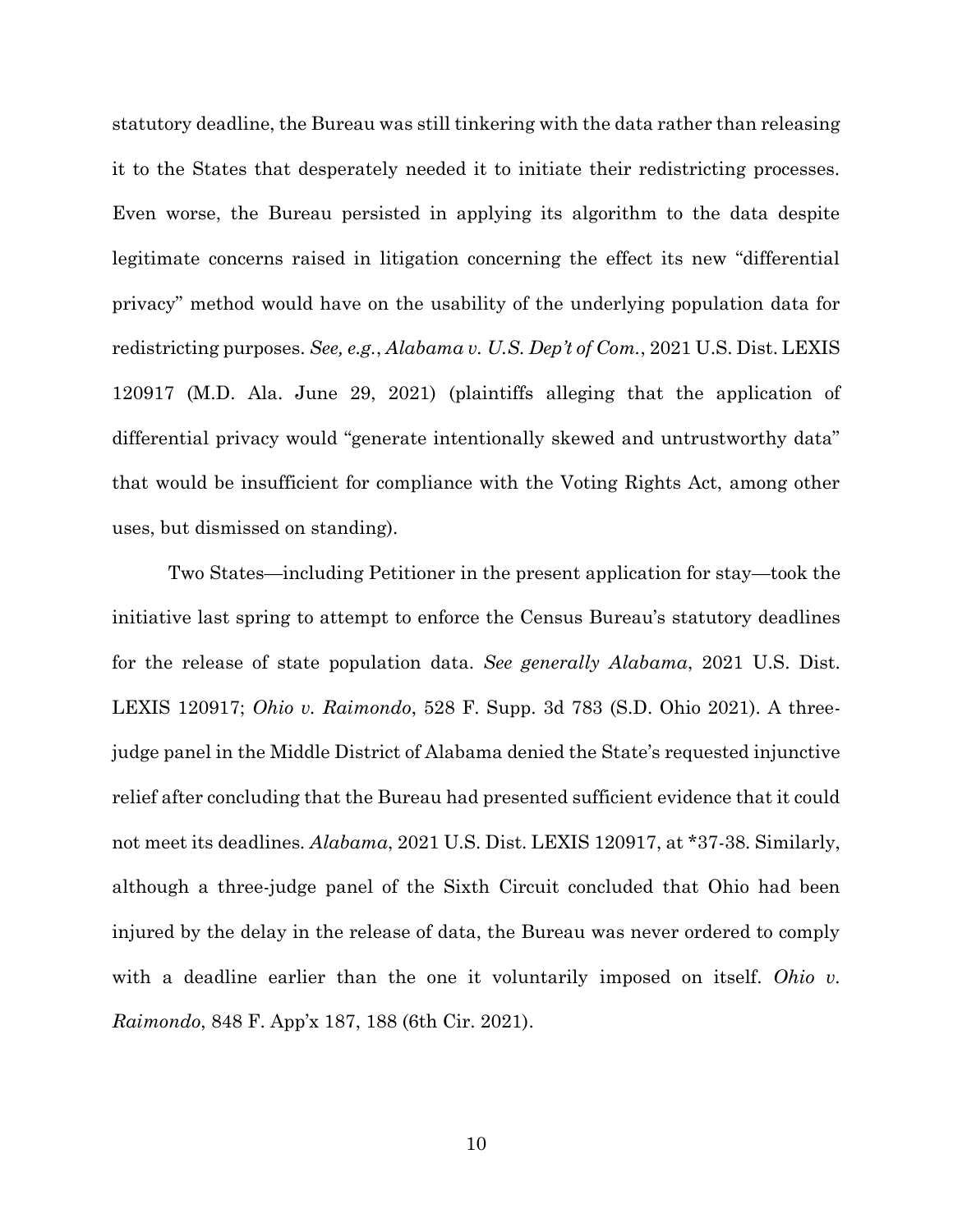Although legislation was introduced that would have extended the relevant deadlines, *see* H.R. 2699, 117th Cong. (2021), it never passed. Hence, the Census Bureau, without any legislative changes to its statutory deadlines for the release of data to the States, unilaterally breezed past those deadlines without any lawful authority. Individual States diligently attempted to obtain judicial relief in early 2021 so they could begin redistricting as scheduled and avoid precisely the problems created here, but their efforts were rejected. *Alabama*, 2021 U.S. Dist. LEXIS 120917; *Ohio*, 528 F. Supp. 3d 783. The apportionment data was finally reported to the President on April 26, 2021. *Alabama*, 2021 U.S. Dist. LEXIS 120917, at \*11. The state-specific data was released in "legacy format" on August 12, 2021, and the final release of user-friendly P.L. 94-171 data did not occur until September 16, 2021, nearly *six months* after the statutory deadline.<sup>4</sup>

The delayed start of redistricting in 2021 was not the fault of any State, but States and their citizens are most injured if the Court fails to grant Petitioner's requested emergency stay. Despite the interminable delay, States leapt into action as soon as they could and commenced redistricting so new districts would be finalized before any candidate filing deadlines. Alabama, exhibiting impressive speed, enacted its new congressional map November 4, 2021. Order, *Caster v. Merrill*, No. 2:21-cv-1536-AMM, at \*3 (N.D. Ala. Jan. 24, 2022). The recent decision by the three-judge

<sup>4</sup> U.S. Census Bureau, *Census Bureau Delivers 2020 Census Redistricting Data in Easier-to-Use Format*, (Sept. 16, 2021), https://www.census.gov/newsroom/press-releases/2021/2020-census-redistricting-dataeasier-to-use-format.html; U.S. Census Bureau, *2020 Census Statistics Highlight Local Population Changes and Nation's Racial and Ethnic Diversity*, (Aug. 12, 2021), https://www.census.gov/newsroom/press-releases/2021/population-changes-nationsdiversity.html#:~:text=AUG.,identify%20their%20race%20and%20ethnicity.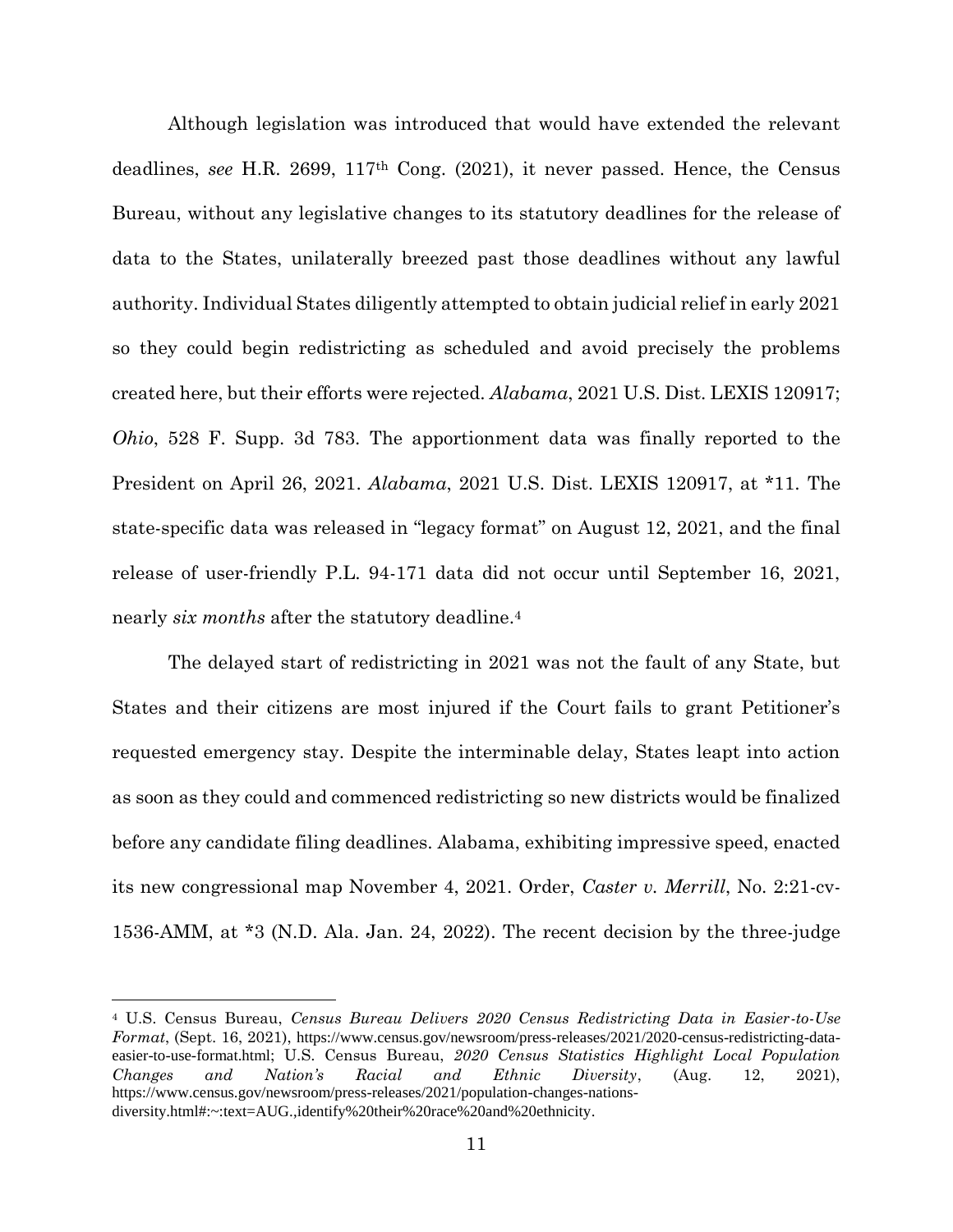panel in the instant case threw a giant wrench into those plans at the last minute of the eleventh hour.

The initial Complaint in this case was filed on November 4, 2021, the same day the new Alabama congressional map was enacted. Less than three months later and only four days before Alabama's candidate filing deadline for its May 24, 2022 primary elections—the three-judge panel issued its 234-page order preliminarily enjoining the Secretary of State from conducting congressional elections using Alabama's adopted map. Code of Ala. §§ 17-13-3(a); 17-13-5(a); Order, *Caster v. Merrill*, No. 2:21-cv-1536-AMM, at \*5 (N.D. Ala. Jan. 24, 2022). Simultaneously, the panel stayed Alabama's candidate filing deadline for 14 days. *Id.* at 6-7. Of course, if the state legislature is unable to produce a map in this limited period of time that the panel finds satisfactory, that filing deadline could be extended even further. The time crunch, created by the federal government as a result of the delay in the Census, is now – based on the rulings from the panel –penalizing Alabama. What is happening here does not bode well for other States who have not yet completed their work. In the unique context of the 2022 redistricting cycle, this Court should instruct federal courts that the Census delays are an additional factor to weigh against preliminary injunctions challenging adopted maps in the 2022 election cycle.

Alabama begins mailing absentee ballots to voters 45 days before an election, or April 9, 2022 for the May 24th primary.<sup>5</sup> The court's current timetable leaves only

<sup>5</sup> Nat'l Conf. of State Legislatures, *Table 7: When States Mail Out Absentee/Mail Ballots* (Dec. 28, 2021), https://www.ncsl.org/research/elections-and-campaigns/vopp-table-7-when-states-mail-outabsentee-ballots.aspx.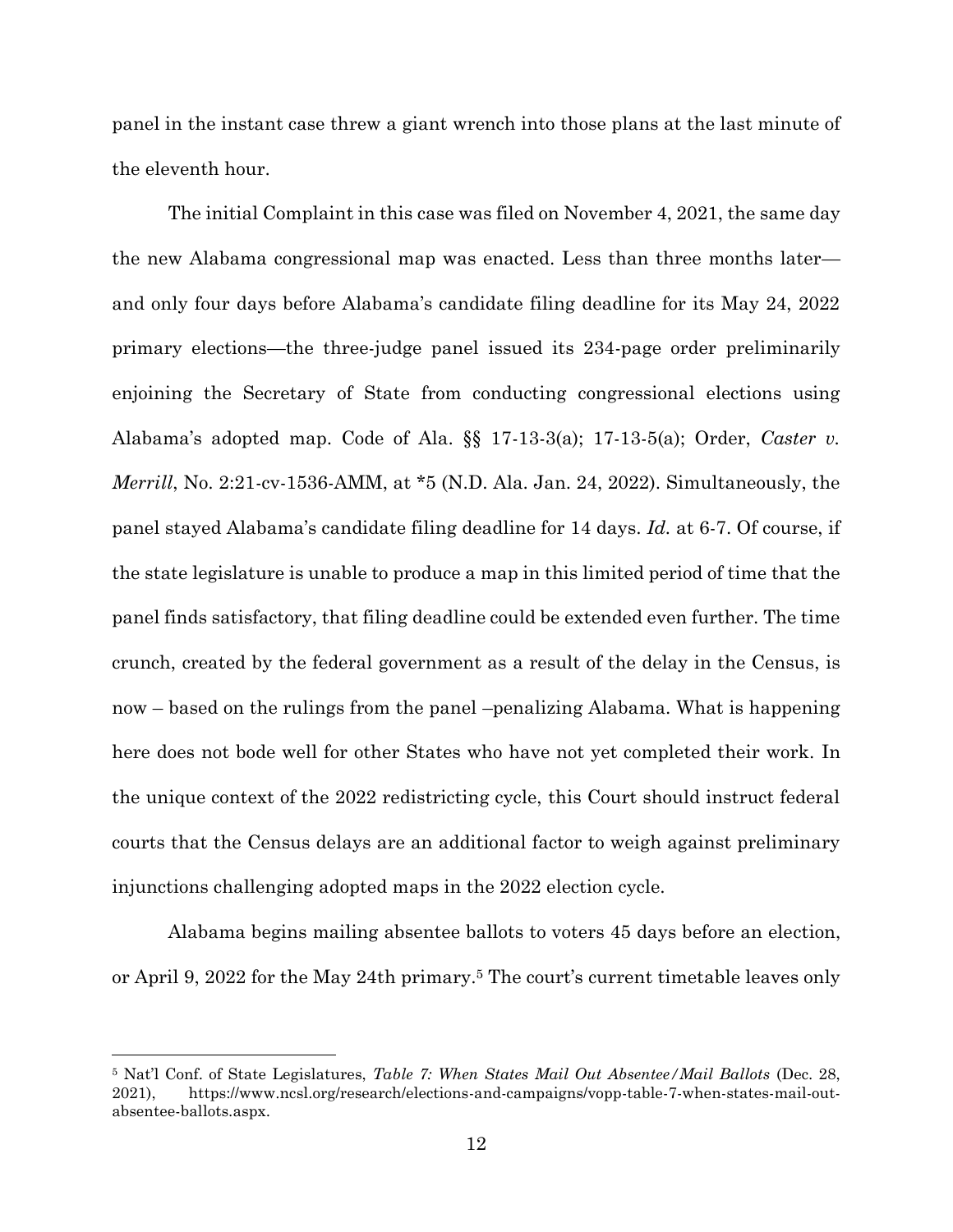sixty days for the State to print ballots and make other election administration decisions between the extended candidate filing deadline on February 8th and the mailing of the first absentee ballots on April 9th. Any further constriction of that timeframe creates an untenable situation in States across the country, as important deadlines get extended and candidates campaign in ever-changing districts without any certainty as to the identity of their ultimate constituents. In other states, with candidate filing and absentee ballot mailing deadlines that are weeks earlier than Alabama's, confusion worsens and distrust in the process increases.

This Court should re-enforce – that in addition to *Purcell* – the unique circumstances of the timing of the Census data should weigh against the issuance of preliminary injunctions except in extreme and patently unlawful circumstances.

#### <span id="page-16-0"></span>**III.** *GINGLES* **FACTORS MUST BE GIVEN MEANING AND CLARIFICATION**

Legislatures, commissions, and others responsible for drawing maps are looking to this Court for clarity as to how to comply with Section 2 and limit consideration of race in a manner that satisfies strict scrutiny. Over the last decade, federal courts have struck down congressional and state legislative maps in North Carolina and Virginia that were drawn with race as a predominant factor. Legislators across the country look to these cases to guide their actions. Because the decision below would require map-drawers to violate traditional districting principles and consider race as a predominant factor to comply with Section 2, it cannot stand.

There is a significant lack of clarity on what constitutes evidence necessary to satisfy Section 2 and therefore require the creation of majority-minority districts,

13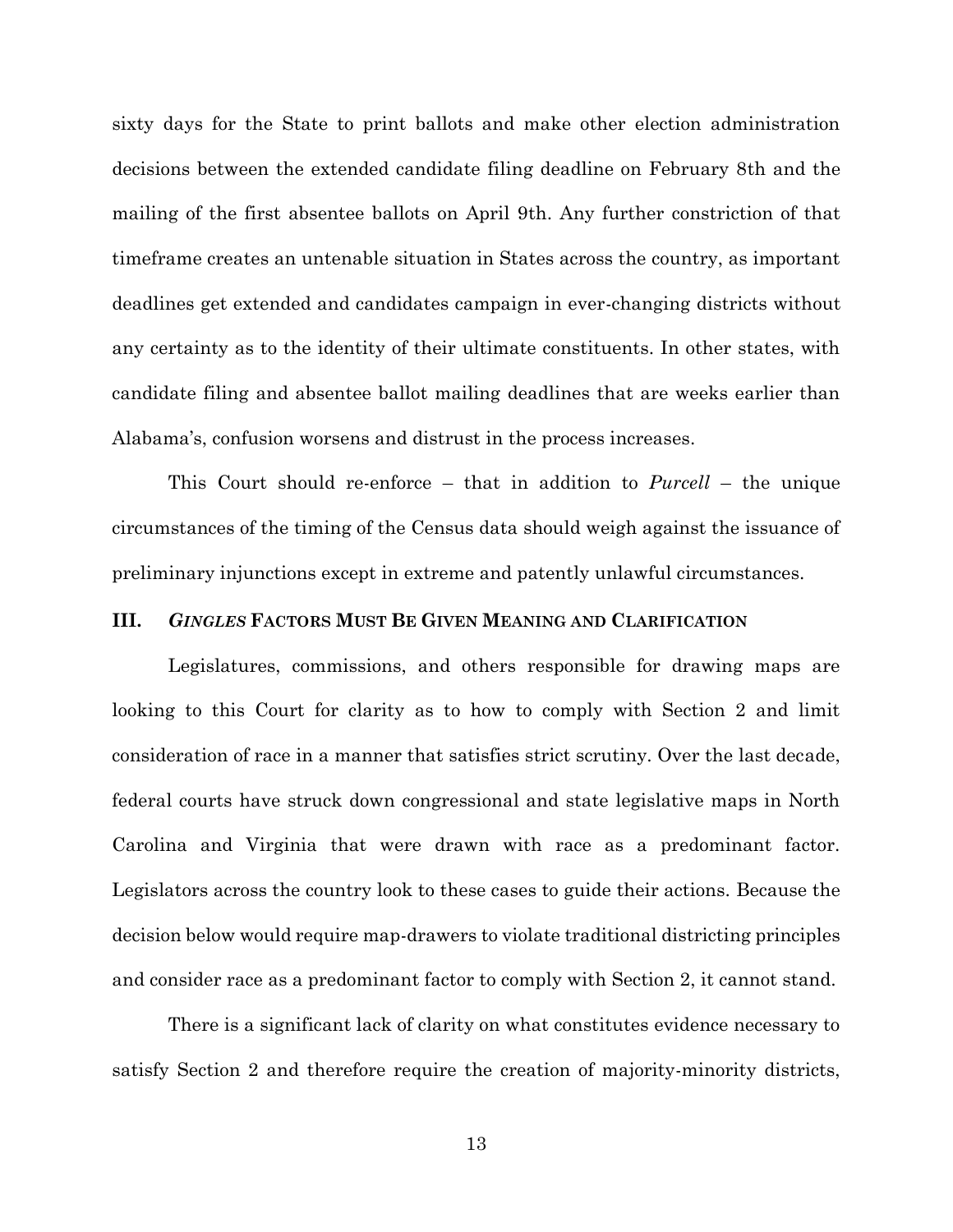while at the same time remaining faithful to the Fourteenth Amendment. This Court should use this opportunity to clarify that Section 2 cannot require districts that require the subversion of traditional districting principles to racial considerations. To do otherwise would undermine this Court's substantive decisions in *LULAC v. Perry*, 548 U.S. 399 (2006) and *Cooper v. Harris*, 137 S. Ct. 1455 (2017).

### <span id="page-17-0"></span>**A. The Court Should Clarify that** *Gingles* **Factors Cannot be Satisfied Without also Complying with Traditional Districting Criteria**

States need clarity on jurisprudential standards governing compliance with Section 2 or they will increasingly be mired in lengthy, costly litigation over their maps. This ultimately erodes confidence in the integrity of our elections as a whole. A brief review of the current state of the jurisprudence illustrates just how hopelessly opaque the standards are.

In *Page v. Virginia State Board of Elections*, 58 F. Supp. 3d 533 (E.D. Va. 2014), the court struck down a congressional district that was initially created in 1991 as a majority-minority district. That district was maintained as a majority-minority district in the 2000 redistricting cycle and initially in the 2010 cycle when the Virginia legislature adopted a new map. In *Page*, the court found that the congressional district violated the Fourteenth Amendment's equal protection clause as constituted because the district was drawn with race as the "predominant consideration." *Id.* at 540. The court highlighted the lack of empirical evidence before the legislature about racial block voting, the irregular shape and compactness of the district, the number of splits of political subdivisions, and the predominance of race as a factor in drawing the maps based upon the testimony of the drafter, and determined that all of this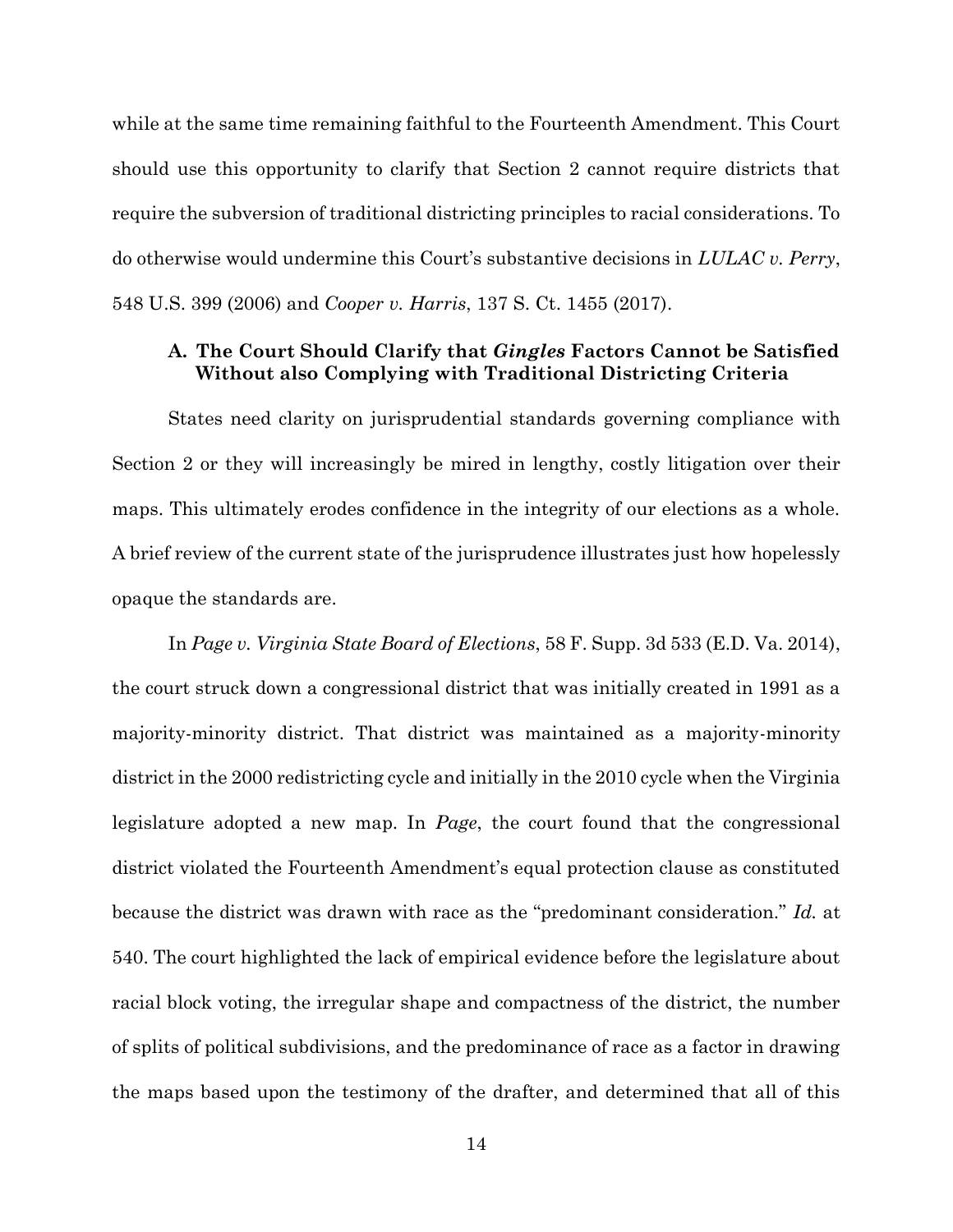evidence caused the district to violate the Equal Protection Clause. *Id.* at 545-50. *Page* was vacated in light of this Court's decision in *Alabama Legislative Black Caucus v. Alabama*, and remanded. 575 U.S. 931 (2015). The three-judge court subsequently issued later opinions reaching similar conclusions, 2015 U.S. Dist. LEXIS 73514 (E.D. Va. 2015), and this Court ultimately dismissed the appeal from that decision in *Wittman v. Personhuballah*, 578 U.S. 539 (2016). The appeal was not denied on the merits, but rather for lack of standing by the intervenor Defendants after Virginia's Attorney General declined to defend the otherwise duly enacted state law. *Id.* at 544-46.

Similarly, in another Virginia case focusing on state legislative maps, the three-judge Court in *Bethune-Hill v. Virginia State Board of Elections*, 326 F. Supp. 3d 128, 136 (E.D. Va. 2018), found that "race predominated over traditional districting factors" in 11 state house districts and struck those down in violation of the Fourteenth Amendment. This Court held that no "actual conflict" need be found between race and traditional districting principles to find racial predominance, but that "there may be cases where challengers will be able to establish racial predominance in the absence of an actual conflict by presenting direct evidence of the legislative purpose and intent or other compelling circumstantial evidence." *Bethune-Hill v. Va. State Bd. of Elections*, 137 S. Ct. 788, 799 (2017). This language is so vague that no reasonable legislator reading the opinion would know what it means. The district court found that "harm from such racial sorting is apparent" and conducted a "holistic analysis" of the evidence. *Bethune-Hill*, 326 F. Supp. 3d at 140,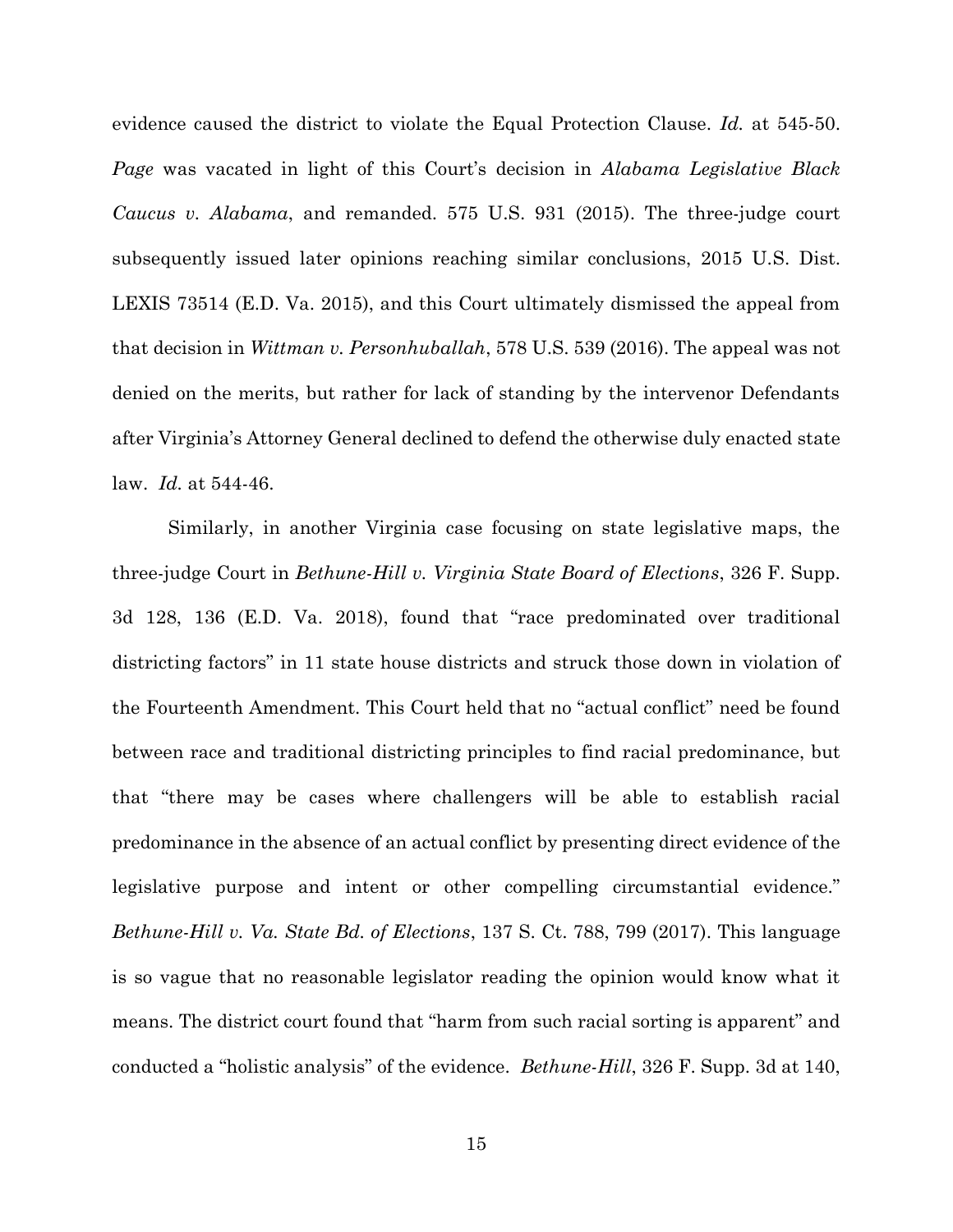142. Once again, this language is vague, yet suggests considerations of race are dangerous to the long-term survivability of the maps. Ultimately, the three-judge court there struck down the 11 districts it was charged with reviewing on remand. Once again, Virginia's then-Attorney General declined to defend the map, and this Court dismissed the appeal by the intervenors for lack of standing. *Va. House of Delegates v. Bethune-Hill*, 139 S. Ct. 1945, 1955-56 (2019). 6

In *Alabama Legislative Black Caucus*, 231 F. Supp. 3d 1026 (M.D. Ala. 2017), the three-judge court – in accordance with this Court's instructions in *Alabama Legislative Black Caucus*, 575 U.S. 254 (2015) – went through Alabama's legislative maps literally district-by-district and line-by-line (including several hundred maps of small areas), and ultimately struck down 12 districts where it found that "race predominated" in the drawing of the district's lines. In contrast to the three-judge court in *Page*, in this case anecdotal testimony from incumbent members of the legislature was deemed a sufficiently "strong basis in evidence" to justify a 55% "floor" in the black voting age population of many of the districts. *Alabama Legislative Black* 

<sup>6</sup> Of note here, after the Virginia legislature declined to adopt a remedial map, the three-judge court imposed a map that made significant reductions in the black voting age population of many of the challenged districts. *Bethune-Hill v. Virginia State Bd. of Elections*, 368 F. Supp. 3d 872 (E.D. Va. 2019). District 63 was reduced from 59.53% percent black voting age population to 47.47% black voting age population. District 75 was reduced from 55.42% black voting age population to 52.45%. Two political scientists (including one serving as the court's special master) calculated that these districts would allow black voters to continue to elect their preferred candidates. *Id.* at 882-883. Once again, as Chief Justice Roberts wrote in *Rucho v. Common Cause*, 139 S. Ct. 2484, 2503 (2019), "Experience proves that accurately predicting electoral outcomes is not so simple, either because the plans are based on flawed assumptions about voter preferences and behavior or because demographics and priorities change over time." In the next election held under this plan, the incumbent black Delegates in districts 75 and 63 were defeated by white candidates. *See* Virginia 2021 election results at https://results.elections.virginia.gov/vaelections/2021%20November%20General/Site/GeneralAssembl y.html (visited Jan. 27, 2022). These two districts are the seats that currently give Republicans a majority in the Virginia House of Delegates and contributed to the reduction of the size of the Legislative Black Caucus in the Virginia House.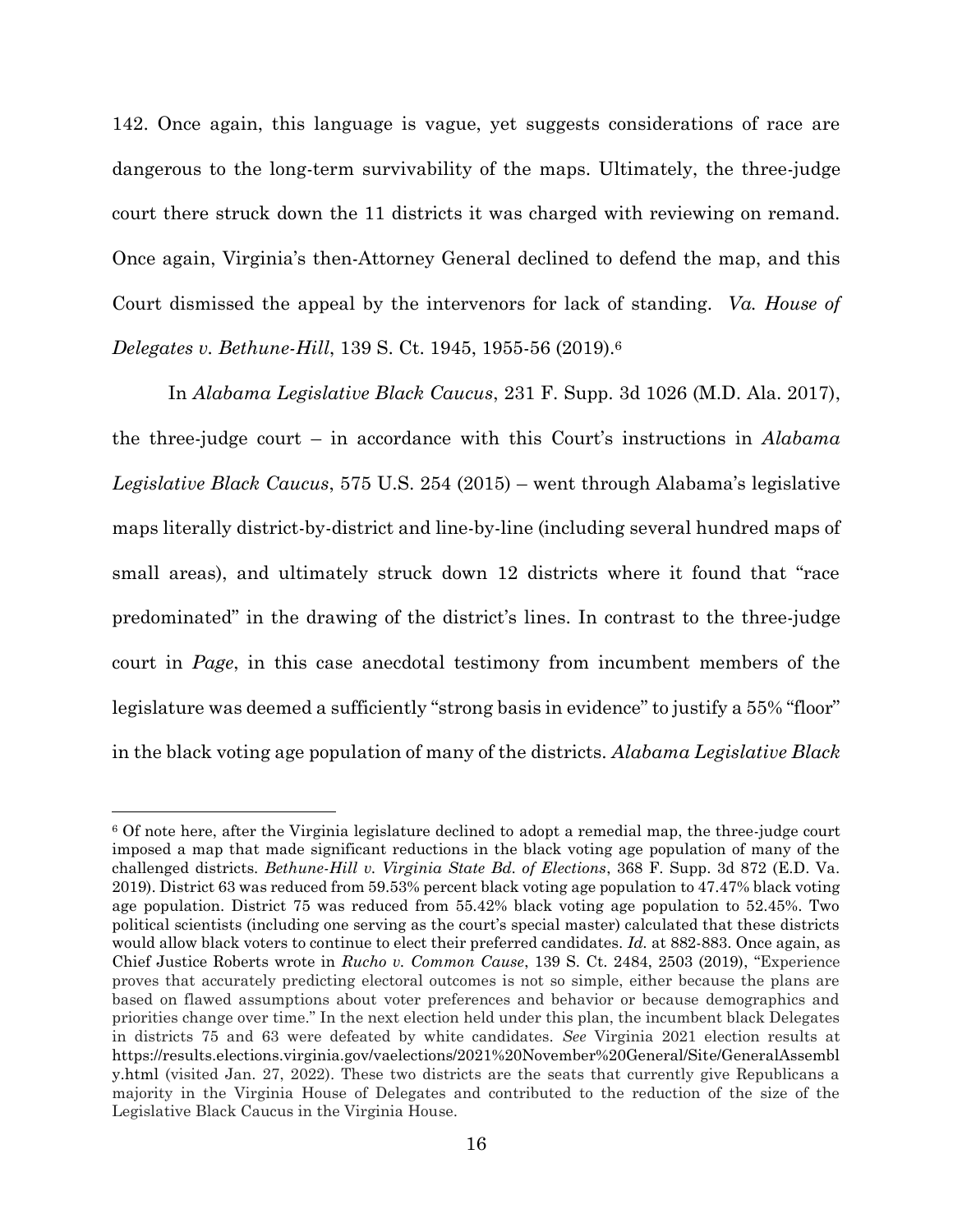*Caucus*, 231 F. Supp. 3d at 1033. In fact, that court said, "the Supreme Court does not require that the legislature conduct studies." *Id.* There was evidence in the record based on testimony from incumbent black legislators that their districts needed to be 62% black voting age population or even 65% black voting age population. *Id.* at 1040. That Court correctly found that "we must determine whether the legislature subordinated *traditional race-neutral districting principles* . . . to racial considerations." *Id.* at 1049 (internal quotations omitted). Ultimately, the court found 12 of the districts violated the Fourteenth Amendment while upholding a majority of the districts it reviewed.

Similarly, in *Cooper v. Harris*, 137 S. Ct. 1455 (2017), this Court struck down two Congressional Districts after finding race was the predominant factor in their creation. In that case, this Court directly addressed the applicability of both Section 2 and the Equal Protection Clause and found neither justified those Congressional districts. *Id.* at 1481-82. This followed a long line of cases about race and redistricting in North Carolina including *Shaw*, *Cromartie I*, and *Cromartie II*. To summarize *Cooper*, the map adopted by the North Carolina legislature in 1997, was twice approved by this Court in *Hunt v. Cromartie*, 526 U.S. 541 (1999) and *Easley v. Cromartie*, 532 U.S. 234 (2001). That map is reproduced for the Court's convenience here (available at https://en.wikipedia.org/wiki/North\_Carolina%27s\_congressional\_districts#/media/F ile:United\_States\_Congressional\_Districts\_in\_North\_Carolina,\_2003\_–\_2013.tif

(Visited Jan. 27, 2022):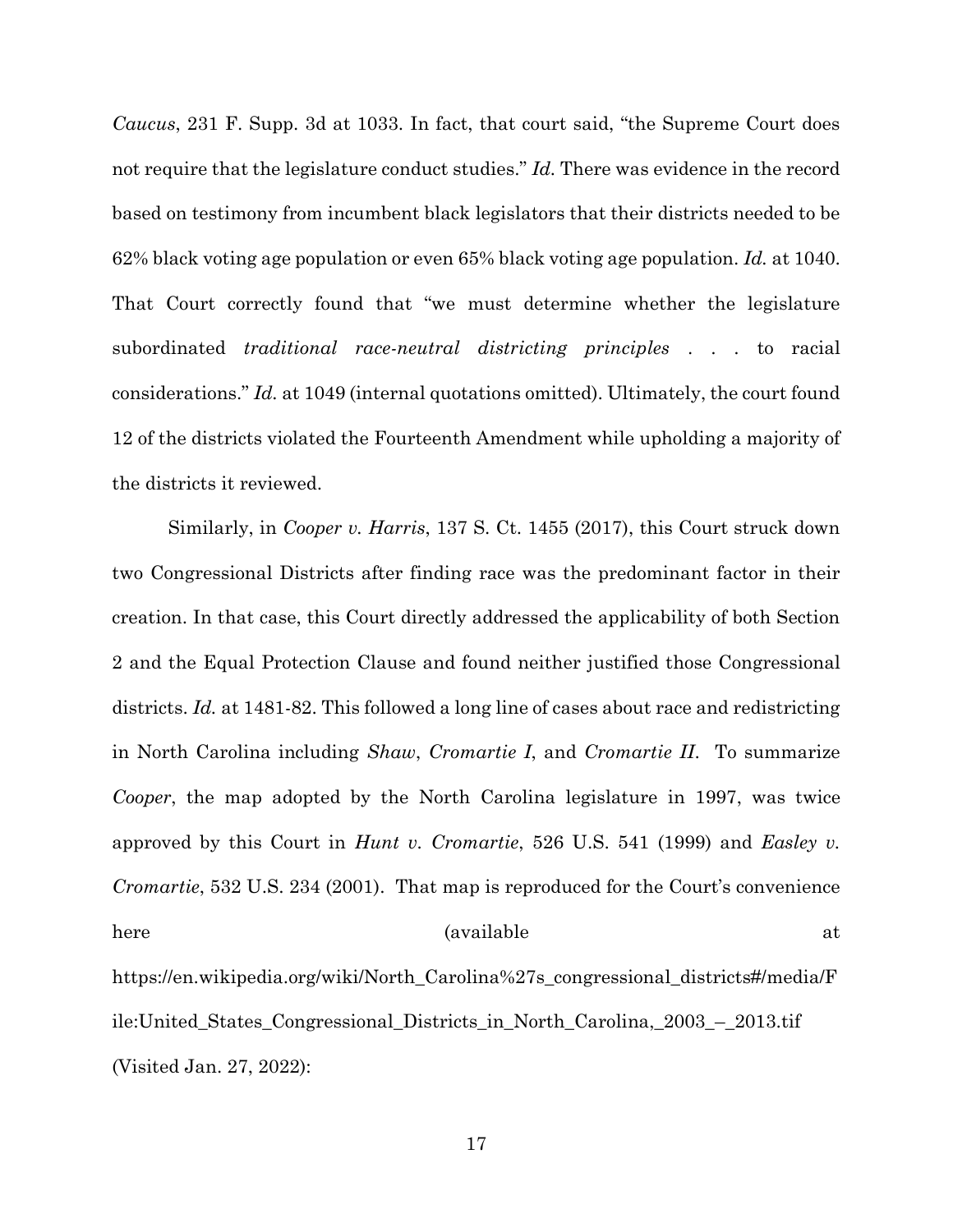

Just over a decade later, this Court struck down North Carolina's 2011 congressional map, reproduced below, as unconstitutional (available at https://en.wikipedia.org/wiki/North\_Carolina's\_congressional\_districts#/media/File: United\_States\_Congressional\_Districts\_in\_North\_Carolina,\_since\_2013.tif (visited Jan. 27, 2022):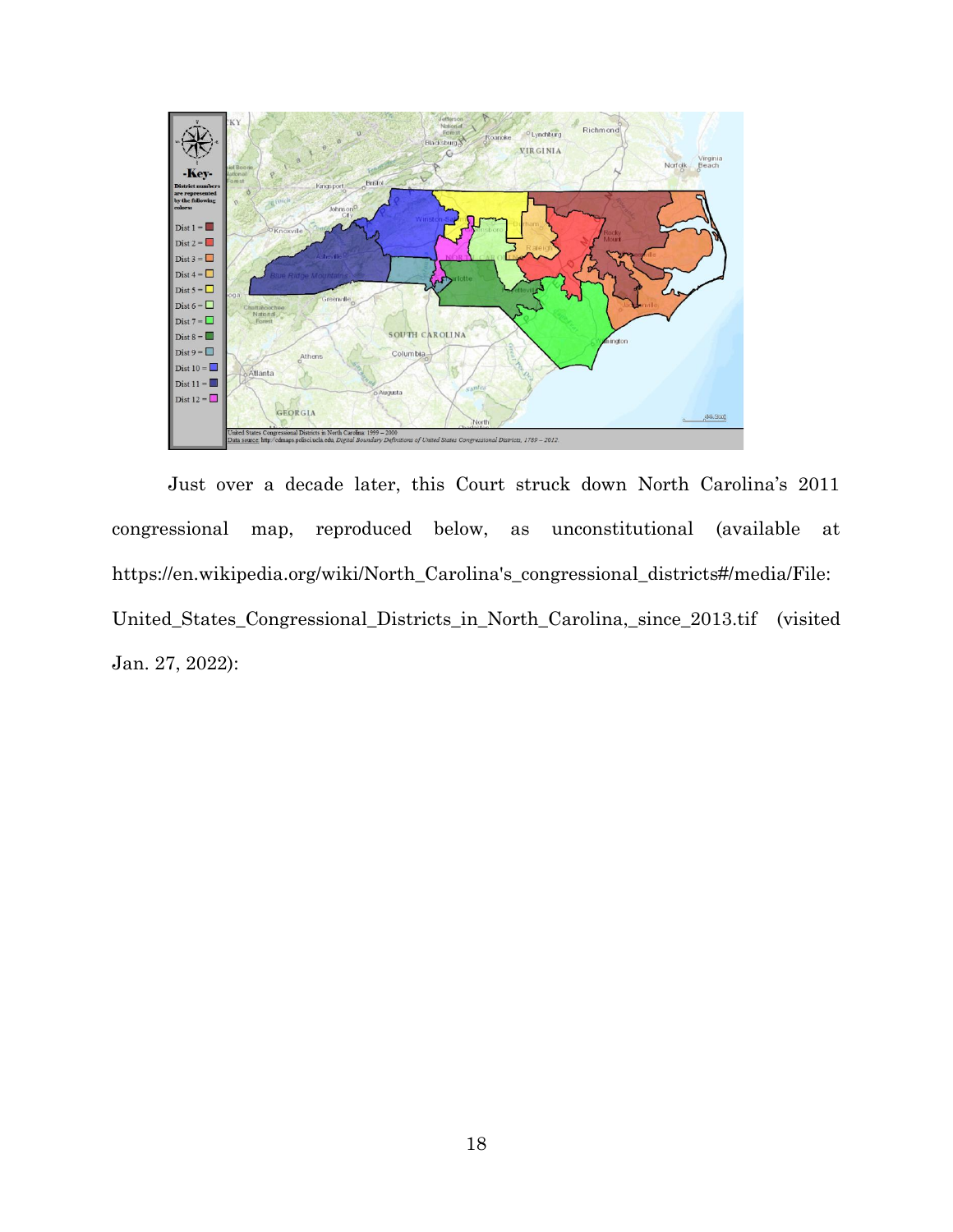

To the ordinary observer, District 12 (the pink district) and District 1 (the brown district) in these two maps look substantially similar, but the 1997 version was deemed constitutional while the 2011 version was not. No ordinary legislator could possibly understand why the 1997 districts were permissible but the 2011 districts were not.

In *LULAC v. Perry*, this Court struck down a district that Texas argued it was compelled to draw by Section 2. That district – District 25 – stretched from Austin to the Rio Grande Valley. It is reproduced here: https://en.wikipedia.org/wiki/United\_States\_congressional\_delegations\_from\_Texas #/media/File:United\_States\_Congressional\_Districts\_in\_Texas,\_2005–2006.tif (Visited January 27, 2022).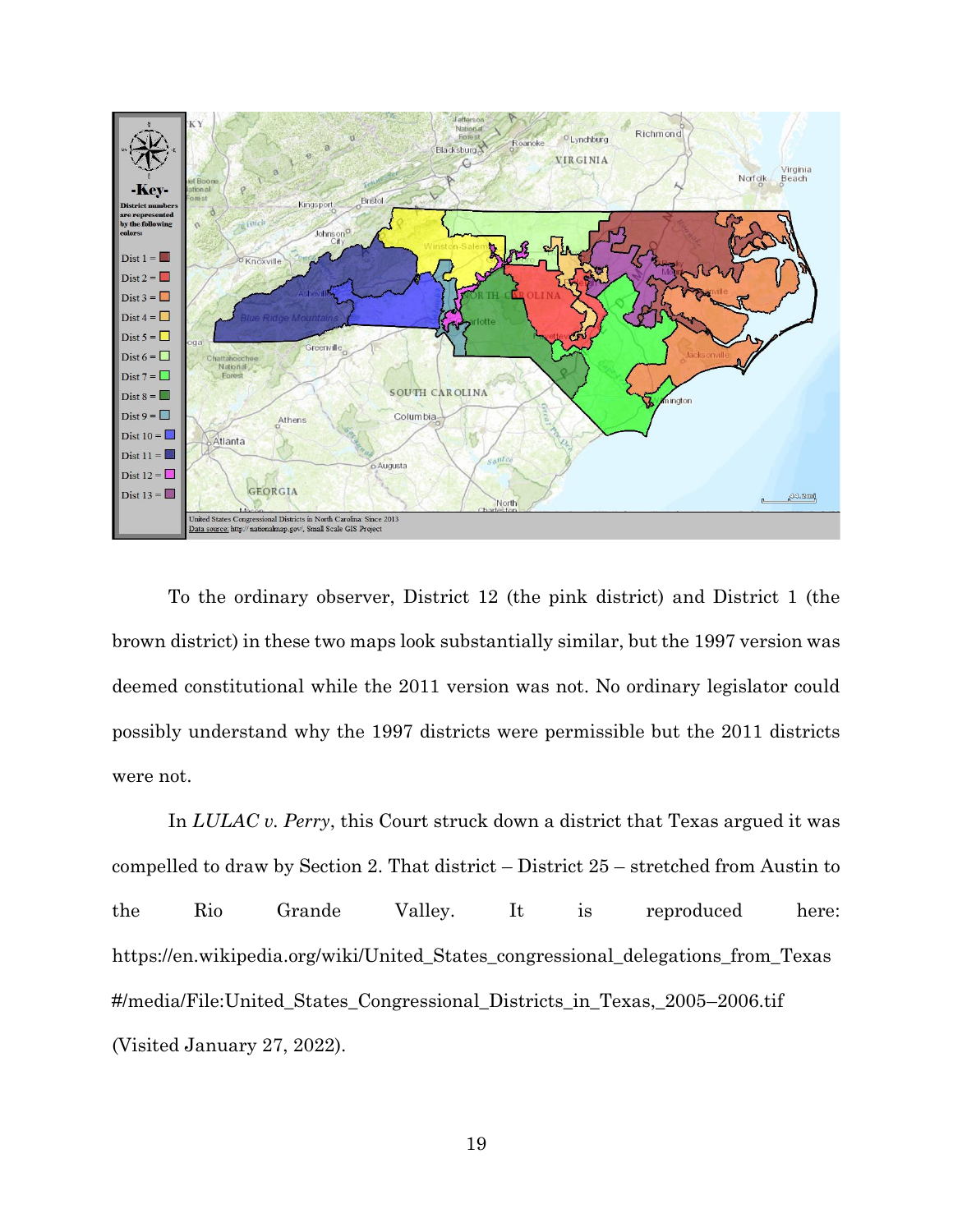

The lesson legislatures took from this Court is that districts combining disparate minority populations hundreds of miles apart for the purpose of creating majority-minority districts did not in fact satisfy the requirements of Section 2.

It is against this backdrop – with a murky evidentiary standard and with the legislature seeing four maps struck down by courts this past decade and Texas' map the prior decade that considered race "too much" – that the three-judge court decision now pending review before this Court is *requiring* the State of Alabama to consider race predominately and draw two exceedingly slim, geographically distant, majority black Congressional districts. This Court now has the opportunity to provide muchneeded clarity to state legislatures.

## <span id="page-23-0"></span>**B. Plaintiffs' Proposed Districts in Alabama Do Not Satisfy Traditional Districting Criteria**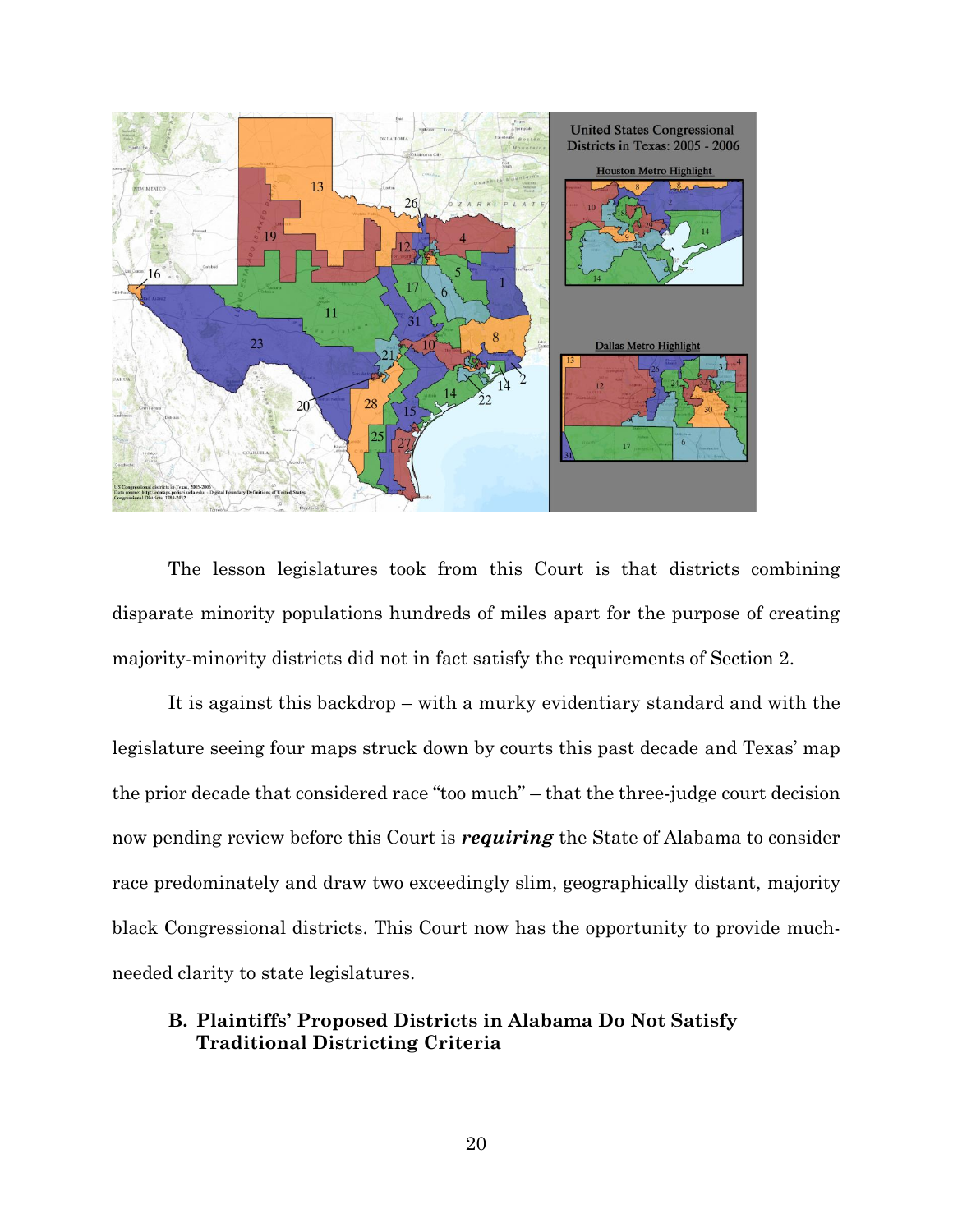In *Alabama Legislative Black Caucus*, the three-judge court summarized the distribution of the black population in Alabama as follows, "[T]he black population in Alabama is not evenly dispersed throughout the state. It is concentrated in counties along the Black Belt in the south-central part of the state, as well as the counties that contain major metropolitan areas: Madison County in the north (Huntsville), Jefferson County in the north-central (Birmingham), Montgomery County in the south-central (Montgomery), and Mobile County in the southwest (Mobile)." 231 F. Supp. 3d at 1055. That court well-established that the black population in Alabama is geographically concentrated and not entirely in the same region of the state.

As this Court explained in *LULAC v. Perry*, the only way to satisfy the compactness requirement of Section 2 is the "compactness of the minority population, not [] the compactness of the contested district." 548 U.S. at 433 (internal citation omitted).

A map showing the concentrations of black populations in Alabama is included in the three-judge court's opinion below: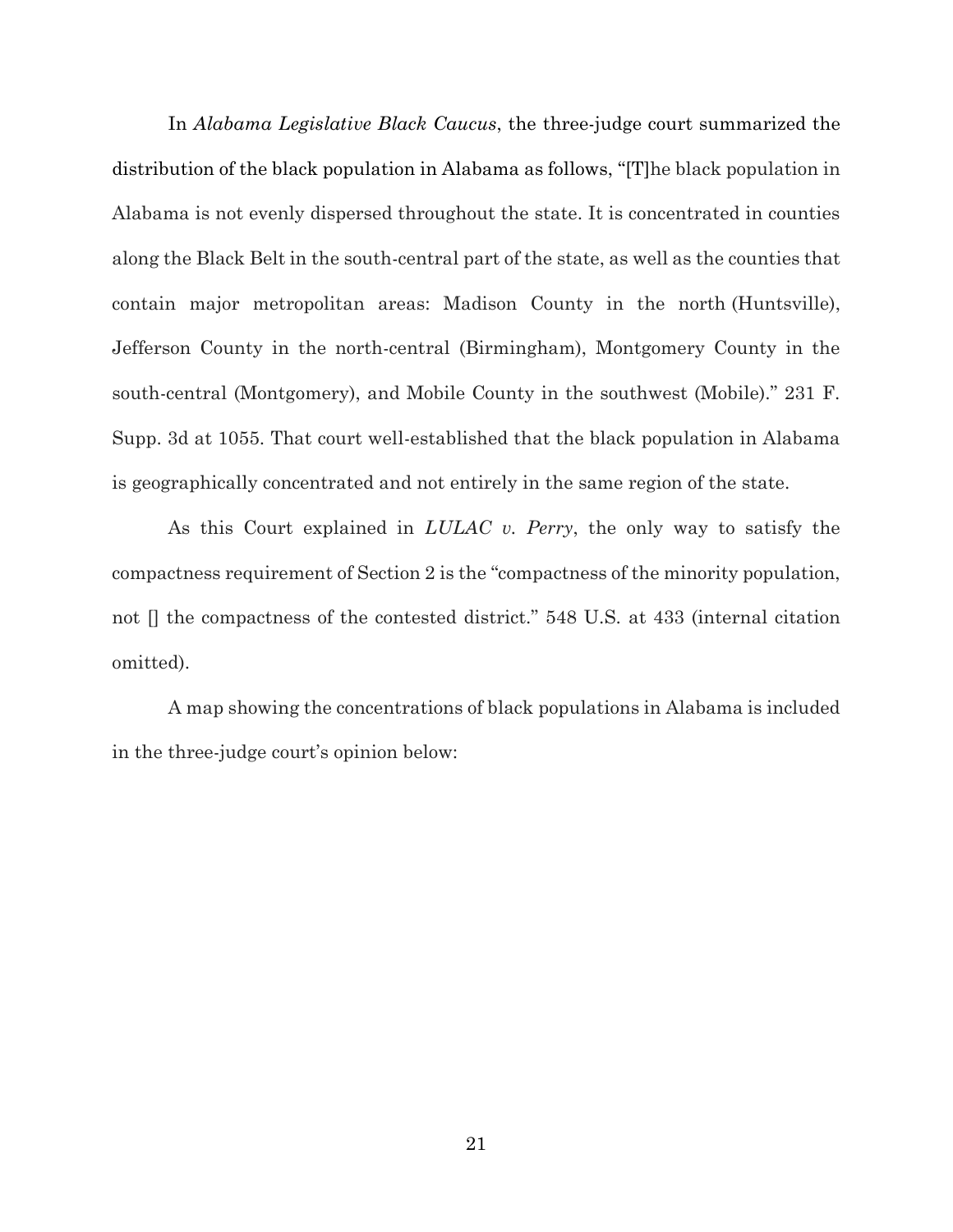

This population distribution lines up well with the description provided by Judge Pryor in *Alabama Legislative Black Caucus*. The black lines in the map above (left) present the new Congressional Districts recently adopted by Alabama. The map to the right shows the districts in various colors overlayed over Alabama's county lines, demonstrating that only three counties are split to create the enacted districts and that the enacted map unites three of the five concentrations of black population described by Judge Pryor (namely Birmingham, and Montgomery) in a geographically compact fashion.

The four exemplar maps presented by Dr. Duchin to the court, which the court below credited, requires bisecting the otherwise concentrated minority population in every iteration, and requires combining population in the southwestern portion of the state (black population in Mobile) with black population more than 200 miles away on the Alabama / Georgia border. There appears to be no reason to combine the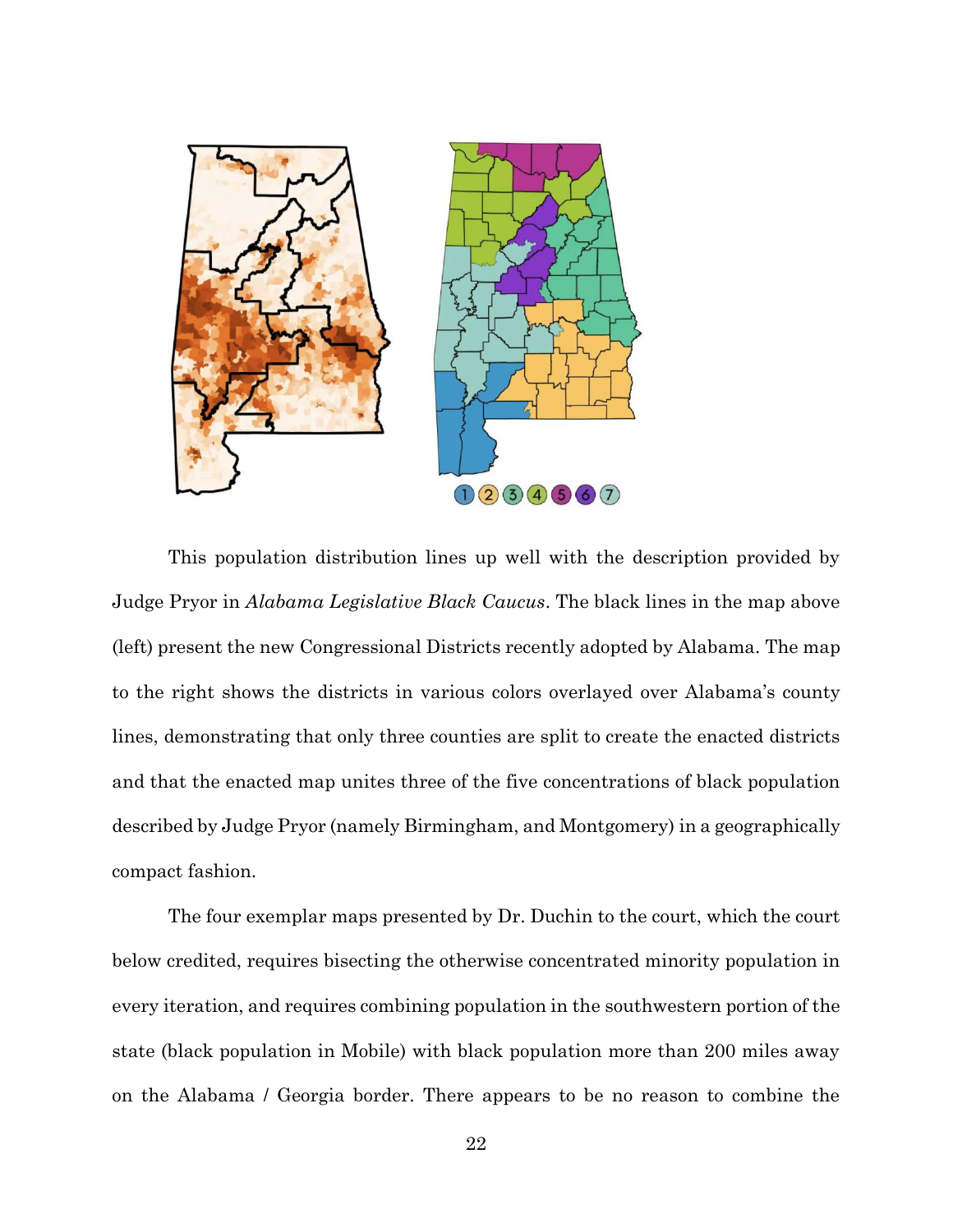populations in Eufala in a single district with Mobile other than the fact that many of the people who live in those two far-flung communities are black. For the Court's convenience, Dr. Duchin's maps are below:



Dr. Duchin's "black voting age population" using the "any part" black numbers are 51.37% for Plan A, 50.24% for Plan B, 50.06% for Plan C, and 50.05% for Plan D.<sup>7</sup>

Mr. Cooper, demographer for another group of Plaintiffs, also submitted exemplar maps that similarly divide otherwise concentrated population in Alabama's "Black Belt" and presented districts that similarly bisect it in every iteration (from 2:21-cv-01536-AMM, Document 48):

<sup>7</sup> Dr. Duchin's other black voting age population count is 51.5%, 51.06%, 53.5% and 51.73% respectively for her plans A, B, C and D.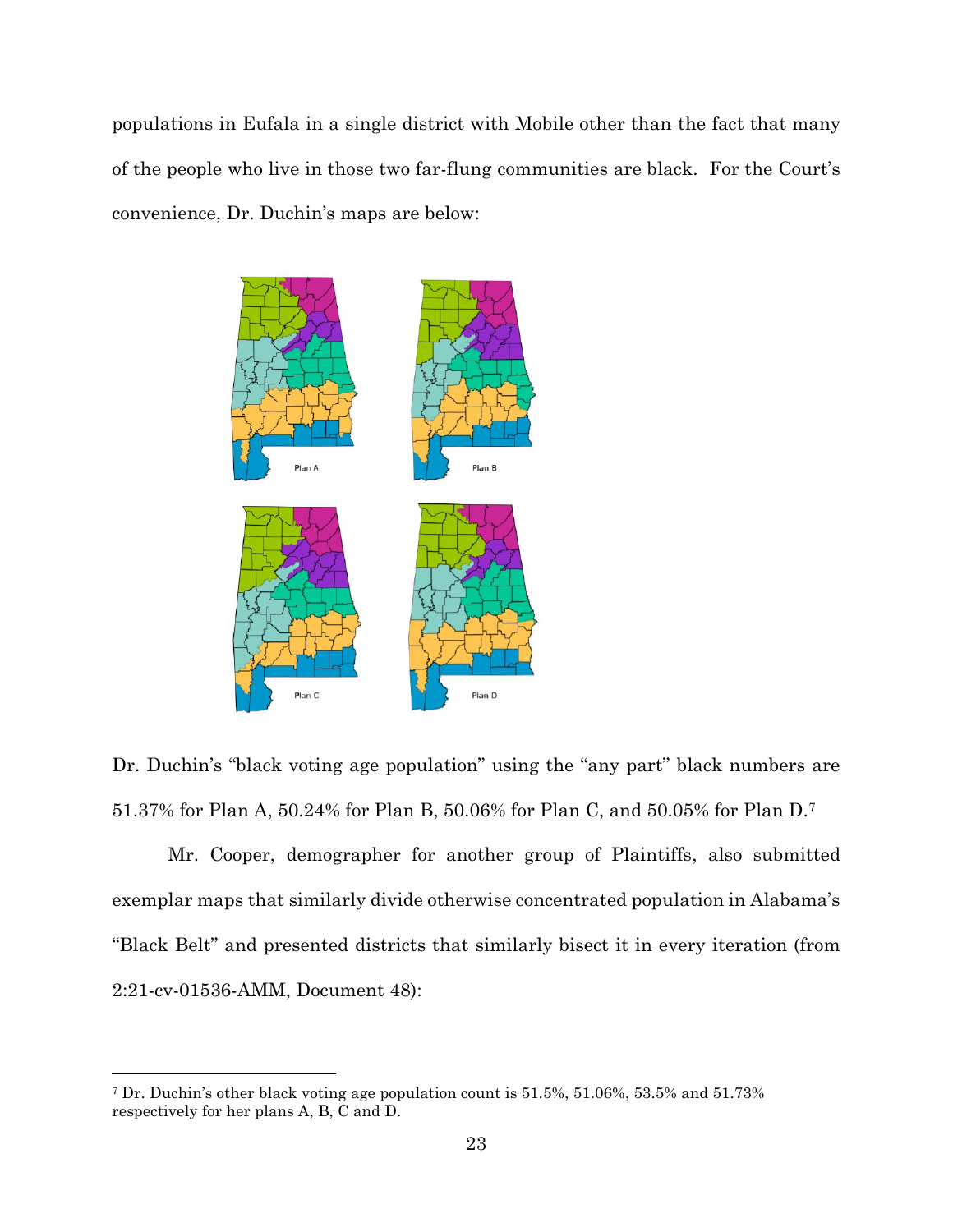

For Mr. Cooper's districts, the black voting age population using the "any part black" measure of his "second" district ranges from 50.09% in Illustrative Plan 1,<sup>8</sup> to 50.88% in Illustrative Plan 29, to 50.09%<sup>10</sup> in Illustrative Plan 3, to 50.07% in Illustrative Plan 4.11 There is simply no plausible way to draw these proposed districts unless black population numbers were the "predominant factor" in the map drawer's methodology. And, once again, Mr. Cooper combines Mobile with Eufala in three of his four maps.

Despite the precise focus on race of all of these plans to obtain population numbers that are barely majority-minority,<sup>12</sup> the need to bisect the "Black Belt" in

<sup>8</sup> The "18+ any part black" number of Mr. Cooper's other majority-minority district is 53.28%.

<sup>9</sup> The "18+ any part black" number of Mr. Cooper's other majority-minority district is 53.79%.

<sup>10</sup> The "18+ any part black" number of Mr. Cooper's other majority-minority district is 50.27%.

<sup>11</sup> The "18+ any part black" number of Mr. Cooper's other majority-minority district is 50.09%.

<sup>12</sup> In addition, in *Alabama v. Department of Commerce*, *supra*, Alabama raised substantial questions with respect to the accuracy of these population numbers with the implementation of the Census Bureau's "differential privacy" methods. "Differential privacy" methodology results in the Census redistricting data not being the actual enumerated population in each Census block, but rather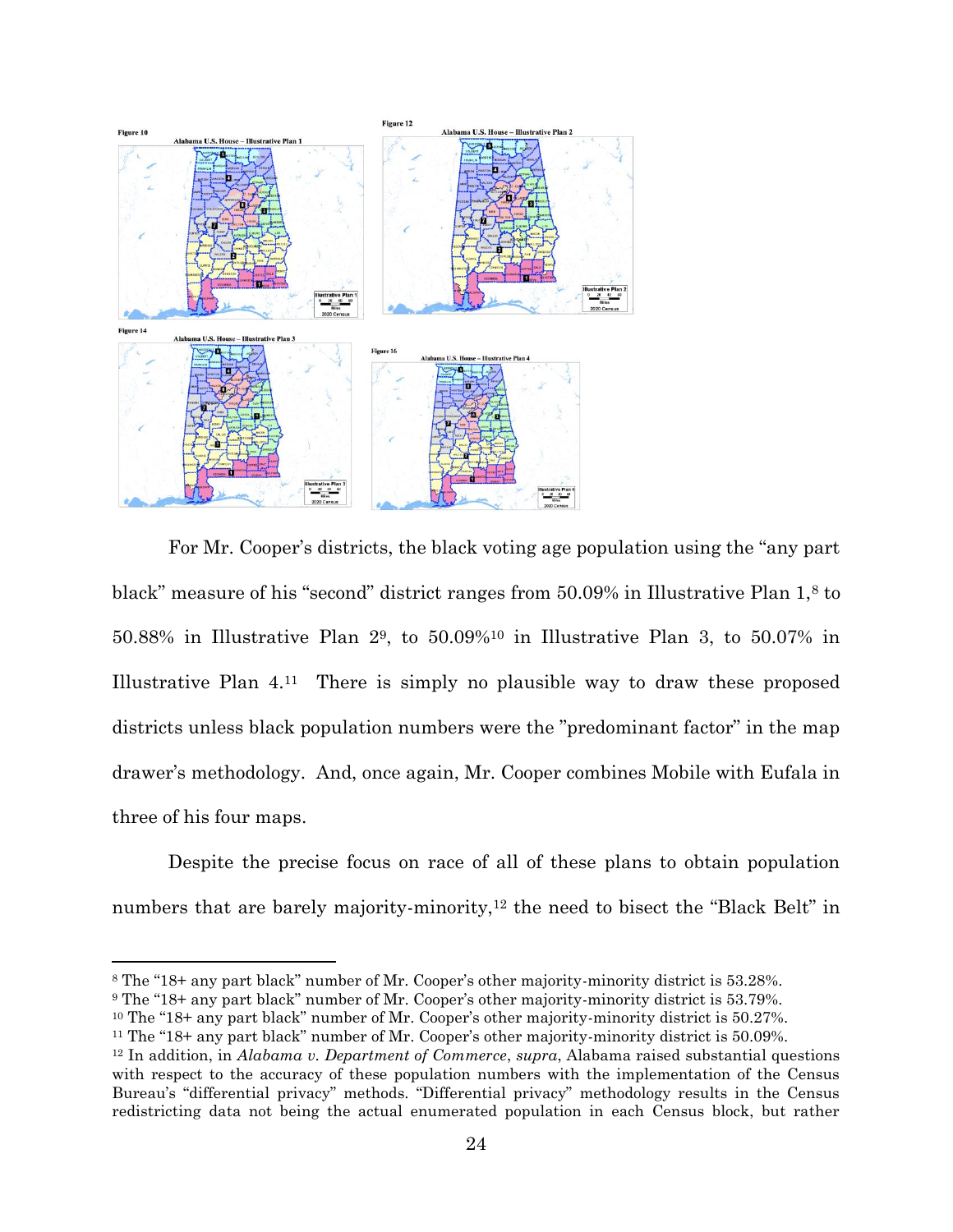every plan, and the combination of geographically disparate minority communities on opposite sides of the state, the court below found that Section 2 of the Voting Rights Act *requires* Alabama to adopt a configuration like this.

The decision below conflicts with this Court's decision in *LULAC v. Perry*, where the state was not justified in drawing a district that stretched 300 miles from Austin to the Rio Grande Valley connecting two different Hispanic communities. 548 U.S. at 429-30. Yet – if this ruling is permitted to stand – Alabama has violated the law by not drawing the slimmest of majority-minority districts and connecting Mobile with Eufala – more than 200 miles apart.

#### **CONCLUSION**

<span id="page-28-0"></span>States need clarity. Over the last decade, this Court and the lower courts have consistently told legislatures that race cannot predominate when they draw representative districts. The court below concluded that Alabama violated the Voting Rights Act by not using race as a predominant feature of its maps in violation of this Court's rulings in *LULAC* and *Cooper*. This Court should stay the decision below and make clear why it is correcting this error.

<sup>&</sup>quot;adjusted" by adding and subtracting from population numbers and then running a series of algorithms on the data to correct for fractions and negative numbers. The Census Bureau's use of differential privacy for the first time ever in the 2020 Census raises real questions about whether a district that is 50.05% black voting age population according to Census data adjusted by differential privacy is in actuality a majority black voting age population district.